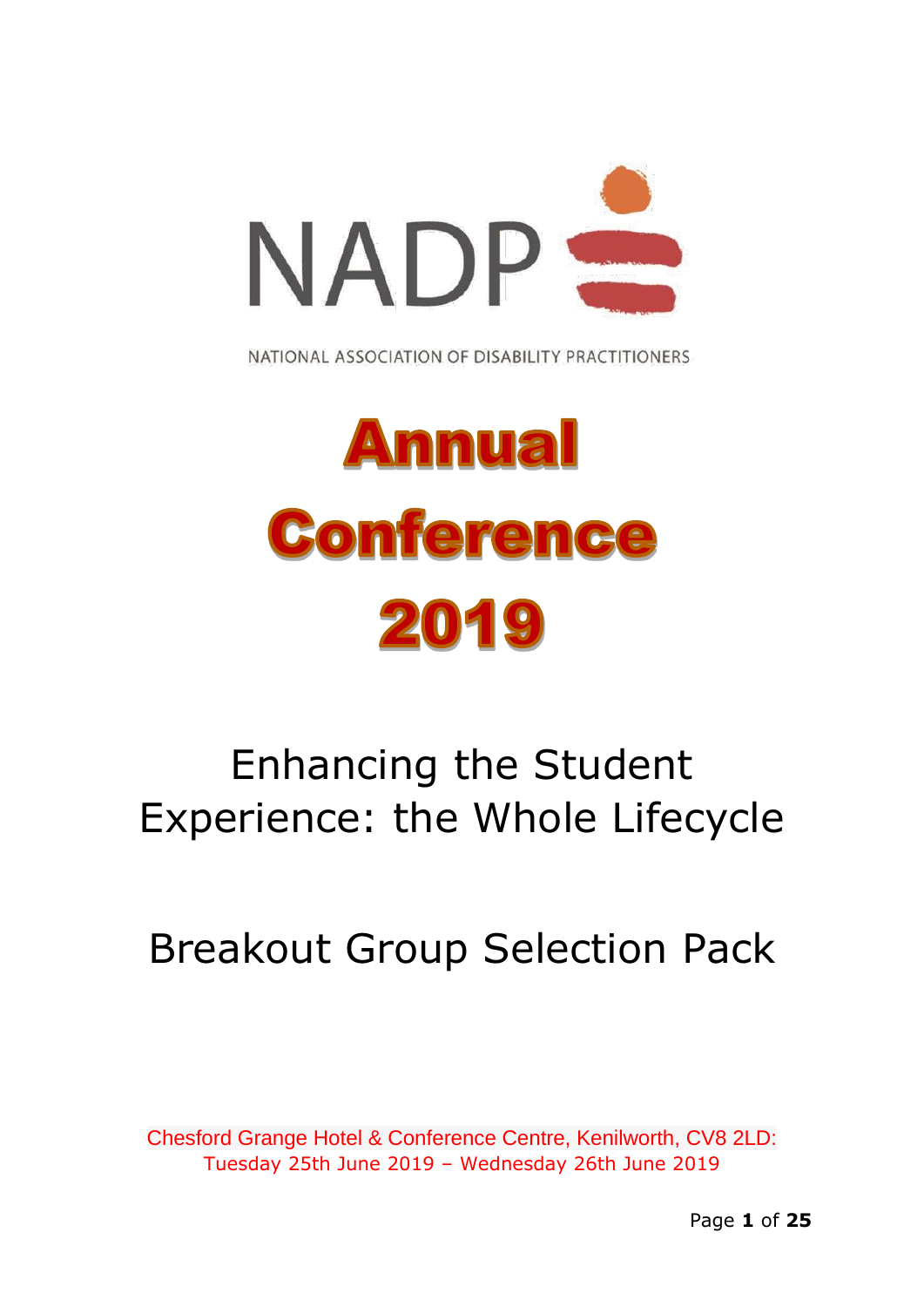# Table of Contents

| Breakout Session 1: 90 Minute Workshops: Tues 25 <sup>th</sup> June 11:30 6                                                                                                        |
|------------------------------------------------------------------------------------------------------------------------------------------------------------------------------------|
| Lego $\circledR$ Serious Play $\circledR$ : an innovative and creative tool for supporting disability<br>1.<br>identity. Jackie Hatfield, Tina Horseman, Loughborough University 6 |
| 2. Whose exam is it anyway? Exploring inclusive assessment and accessible<br>exam paper design. Harriet Cannon & Jenny Brady, University of Leeds 7                                |
| Supporting students with vision-impairment in Higher Education. Rachel<br>3.<br>Hewett, Professor Mike McLinden and Professor Graeme Douglas, University of                        |
|                                                                                                                                                                                    |
| 5. A fresh approach to communicating reasonable adjustments: our new App. for<br>academic and support colleagues, applicants, and students. Helen Shaw &                           |
| Breakout Session 2: 45 Minute Lectures: Tues 25 <sup>th</sup> June 15:15  12                                                                                                       |
| 1. Development of the Leicestershire specialist mentoring network: a model of<br>collaborative working. Sharron Sturgess, Preetie Jagdev and Leanne Herbert 12                     |
| Implementation of a transition event for offer holders with autism spectrum<br>2.                                                                                                  |
| Note-taking accommodations & their effectiveness. Lee Chambers, Sonocent<br>3.<br>14                                                                                               |
| Publishing theme: No scanner required - accessible books from publishers.<br>4.<br>Richard Orme, DAISY Consortium & Stacy Scott, RNIB Bookshare  15                                |
| 5. Building resilience in first year undergraduate disabled students to achieve                                                                                                    |
| Breakout Session 3: 45 Minute Lectures: Wed 26 <sup>th</sup> June 10:20 17                                                                                                         |
| 1. Autistic students' experience of group work – development of good practice<br>principles for academic departments, Sharron Sturgess, University of Leicester. 17                |
| My future in my hands - Empowering students to play an active role in<br>2.<br>identifying their needs and accessing support at University and beyond. Adam                        |
| Inclusive Practice Initiatives - Adam Hyland & Atif Choudhury 18<br>3.                                                                                                             |
| In pursuit of being part of the solution - Claire Flegg and Martin Hall, University<br>4.                                                                                          |
| Accessible Publishing theme: World map of opportunities - making the<br>5.<br>inaccessible more accessible. Alistair McNaught, JISC & Abi James 20                                 |
|                                                                                                                                                                                    |
| Motive, means and opportunity: difficulties and opportunities in<br>1.<br>operationalising inclusive technology. Ivan Newman & Leanne Herbert 21                                   |
| Interactive Session on the Universal Design for Learning (UDL) – a SHRE-<br>2.<br>funded Project. Professor Nicola Martin, Dr Mike Wray, Dr Abi James and EA                       |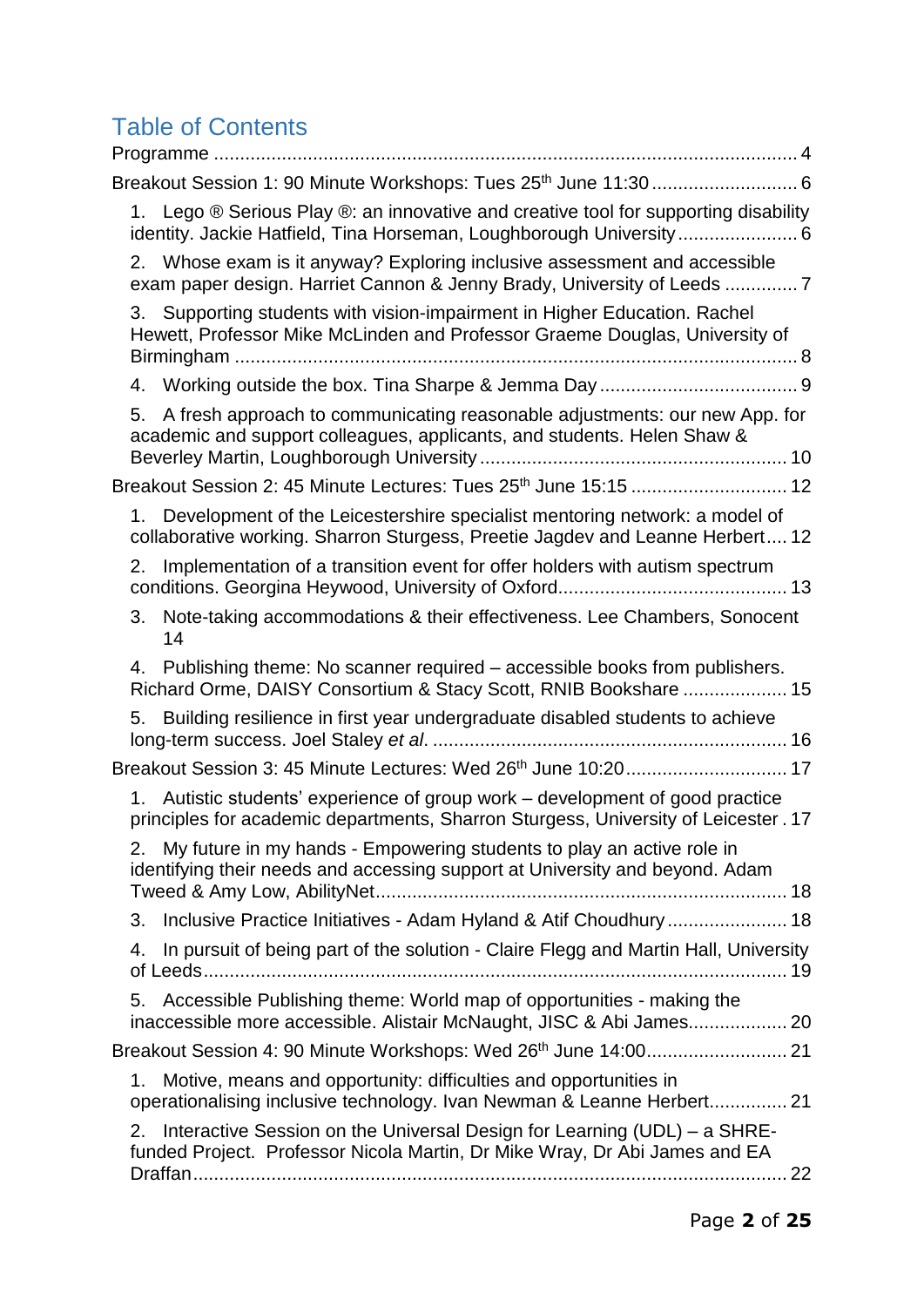3. Accessible Publishing theme: Creating an inclusive, digital [accessibility](#page-21-1) culture in your organisation. Dr Abi James and Alistair McNaught, JISC [.........................](#page-21-1) 22

4. Accessible Publishing theme: Accessible [publications,](#page-22-0) books, journals and university generated materials: the [practicalities](#page-22-0) of "what", "how" and more. Richard Orme, DAISY Consortium & Adi Latif, [AbilityNet.....................................](#page-22-0) 23

5. Increasing the [employment](#page-22-1) prospects for disabled students: enabling students to get the most out of university – Helen Cooke & Emma Knox, [MyPlus..............](#page-22-1) 23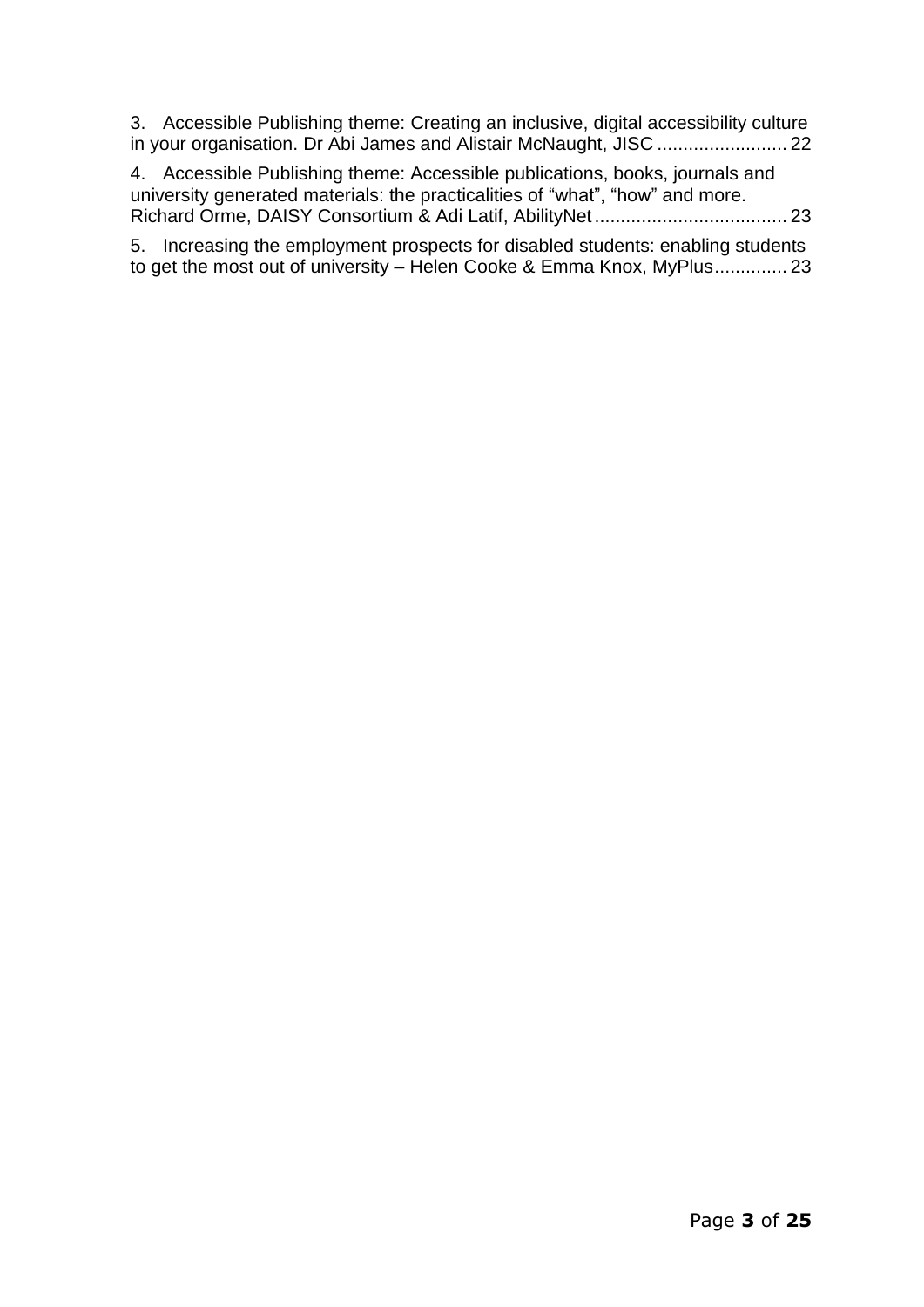### **Programme**

<span id="page-3-0"></span> $\mathbf{I}$ 

| <b>Tuesday 25th June</b> |  |
|--------------------------|--|
|--------------------------|--|

| Delegates arriving on Tuesday 25 <sup>th</sup> June should first register for the conference. The Registration Desk<br>will be open from 8.30am. |                                                                                                                                                                                                   |  |
|--------------------------------------------------------------------------------------------------------------------------------------------------|---------------------------------------------------------------------------------------------------------------------------------------------------------------------------------------------------|--|
| $09.30 - 10.00$                                                                                                                                  | Welcome and Introduction:                                                                                                                                                                         |  |
| $10.00 - 11.00$                                                                                                                                  | Keynote: A new approach to access and participation. Alex Lewis,<br><b>Office for Students</b>                                                                                                    |  |
| $11.00 - 11.30$                                                                                                                                  | <b>Refreshment break and Exhibitors</b>                                                                                                                                                           |  |
| 11.30 - 13.00<br><b>Session 1: Parallel</b><br>Workshops (90<br>minutes)                                                                         | Lego ® Serious Play ®: an innovative and creative tool for supporting<br>disability identity. Jackie Hatfield, Tina Horseman, Loughborough<br><b>University</b>                                   |  |
|                                                                                                                                                  | Whose exam is it anyway? Exploring inclusive assessment and<br>accessible exam paper design. Harriet Cannon & Jenny Brady                                                                         |  |
|                                                                                                                                                  | Supporting students with vision-impairment in Higher Education.<br>Rachel Hewett & Prof Mike McLinden University of Birmingham                                                                    |  |
|                                                                                                                                                  | Working outside the box. Tina Sharpe & Jemma Day                                                                                                                                                  |  |
|                                                                                                                                                  | A fresh approach to communicating reasonable adjustments: our new<br>App. for academic and support colleagues, applicants, and students.<br>Helen Shaw & Beverley Martin, Loughborough University |  |
| $13:00 - 14.00$                                                                                                                                  | <b>Lunch and Exhibitors</b>                                                                                                                                                                       |  |
| $14:00 - 15.00$                                                                                                                                  | Whole Conference Presentation: Accessible Publishing theme. Digital<br>Dynamism - ebooks have changed. Are you keeping up? Richard<br>Orme et al.                                                 |  |
| 15:00 - 15:15                                                                                                                                    | Refreshment break and exhibitors                                                                                                                                                                  |  |
| $15.15 - 16.00$<br><b>Session 2: Parallel</b><br>Lectures (45<br>minutes)                                                                        | Development of the Leicestershire specialist mentoring network: a<br>model of collaborative working. Sharron Sturgess, Preetie Jagdev and<br><b>Leanne Herbert</b>                                |  |
|                                                                                                                                                  | Implementation of a transition event for offer holders with autism<br>spectrum conditions. Georgina Heywood                                                                                       |  |
|                                                                                                                                                  | Note-taking accommodations & their effectiveness. Katherine<br>Hamilton, Sonocent                                                                                                                 |  |
|                                                                                                                                                  | Publishing theme: No scanner required - accessible books from<br>publishers. Richard Orme & Stacy Scott                                                                                           |  |
|                                                                                                                                                  | Building resilience in first year undergraduate disabled students to<br>achieve long-term success. Joel Staley +1                                                                                 |  |
| $16.00 - 16:30$                                                                                                                                  | <b>AGM</b>                                                                                                                                                                                        |  |
| $16:30 - 17:15$                                                                                                                                  | <b>NADP Accreditation Scheme:</b>                                                                                                                                                                 |  |

Our special anniversary celebration gala dinner will take place at 20:00 – meet in the bar from 19:00.

┑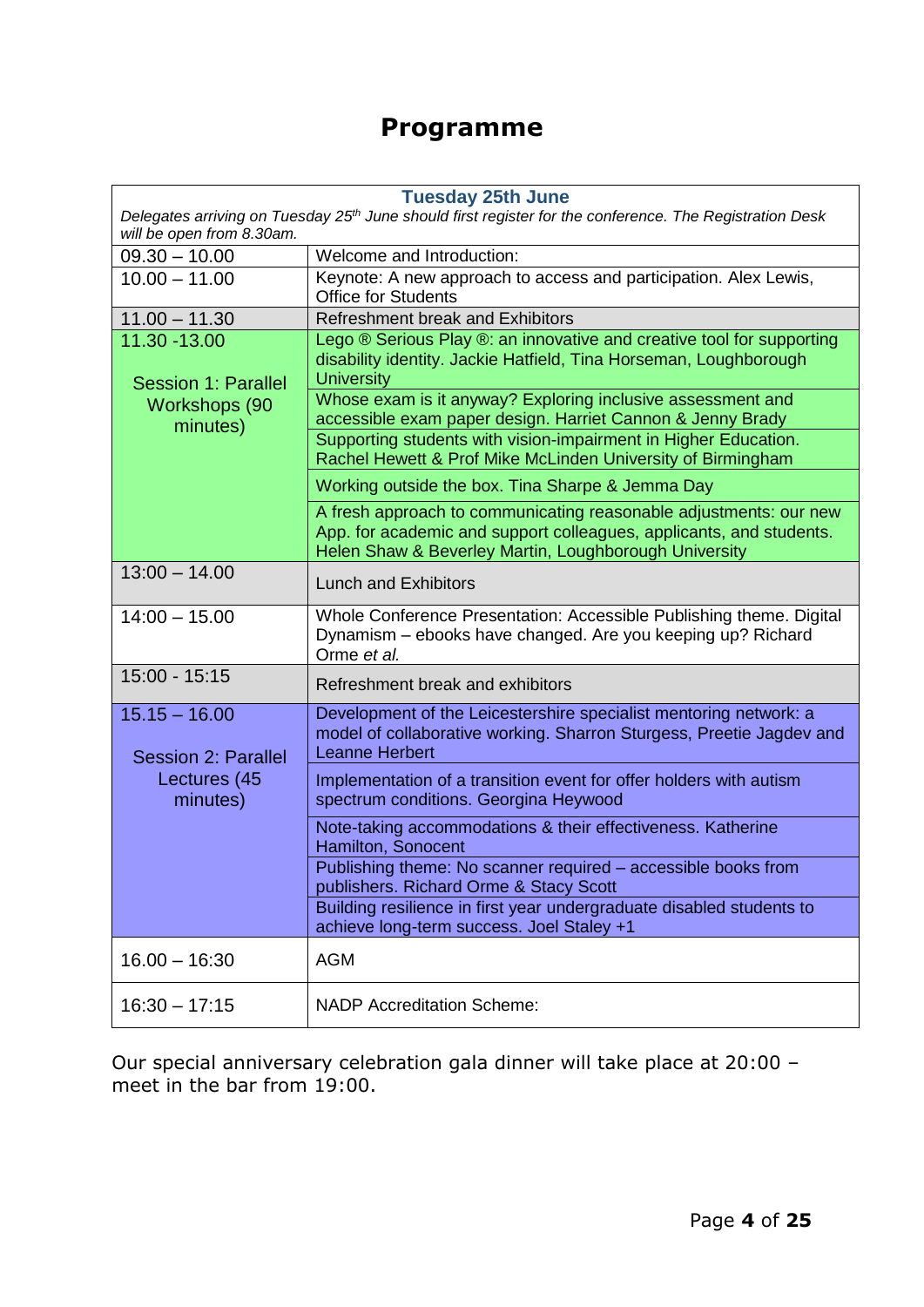| <b>Wednesday 26th June</b><br>Registration from 8.30am (for those delegates attending for just Wednesday). |                                                                                                                                                                                                                                                 |  |
|------------------------------------------------------------------------------------------------------------|-------------------------------------------------------------------------------------------------------------------------------------------------------------------------------------------------------------------------------------------------|--|
| $09.00 - 09:15$                                                                                            | Welcome back:                                                                                                                                                                                                                                   |  |
| $09:15 - 10.15$                                                                                            | Keynote: Leveraging the OIA good practice framework: Enhancing the<br>disabled student experience at key transition points. Jennifer Harley,<br>University of Law                                                                               |  |
| $10.20 - 11:05$<br><b>Session 3: Parallel</b><br>Lectures<br>(45 minutes)                                  | Autistic students' experience of group work - development of good<br>practice principles for academic departments, Sharron Sturgess,<br><b>University of Leicester</b><br>My future in my hands - Empowering students to play an active role in |  |
|                                                                                                            | identifying their needs and accessing support at University and beyond.<br>Adam Tweed & Amy Low, AbilityNet                                                                                                                                     |  |
|                                                                                                            | Inclusive practice initiatives: case studies from a number of different<br>HEIs with a specific focus on 'inclusive learning technologies'. Adam<br>Hyland, Diversity & Ability.                                                                |  |
|                                                                                                            | In pursuit of being part of the solution. Claire Flegg and Martin Hall                                                                                                                                                                          |  |
|                                                                                                            | Publishing theme: World map of opportunities - making the inaccessible<br>more accessible. Alastair McNaught & Abi James                                                                                                                        |  |
| $11:05 - 11.30$                                                                                            | <b>Refreshment Break and Exhibitors</b>                                                                                                                                                                                                         |  |
| $11.30 - 13:00$                                                                                            | Whole Conference Presentation and Discussion: More than just<br>teaching and assessment - dialogues on disability. Lorrraine Ishmael-<br>Byers and Stephanie Baum, Kings College with students from Kings<br>College                            |  |
| 13:00 - 14:00                                                                                              | <b>Lunch and Exhibitors</b>                                                                                                                                                                                                                     |  |
| 14.00 - 15.30<br><b>Session 4: Parallel</b><br><b>Workshops</b><br>(90 minutes)                            | Motive, means and opportunity: difficulties and opportunities in<br>operationalising inclusive technology. Ivan Newman & Leanne Herbert                                                                                                         |  |
|                                                                                                            | Interactive Session on the Universal Design for Learning (UDL) – a<br>SHRE-funded Project. Professor Nicola Martin, Dr Mike Wray, Dr Abi<br><b>James and EA Draffan</b>                                                                         |  |
|                                                                                                            | Publishing theme: Creating an inclusive, digital accessibility culture in<br>your organisation. Abi James & Alastair McNaught                                                                                                                   |  |
|                                                                                                            | Publishing theme: Accessible publications, books, journals and<br>university-generated materials. The practicalities of "what", "how" and<br>more. Richard Orme & Adi Latif                                                                     |  |
|                                                                                                            | Increasing the employment prospects for disabled students: enabling<br>students to get the most out of university. Helen Cooke, My Plus<br>Computing                                                                                            |  |
| 15.30 - 16:30                                                                                              | Refreshments, networking and close                                                                                                                                                                                                              |  |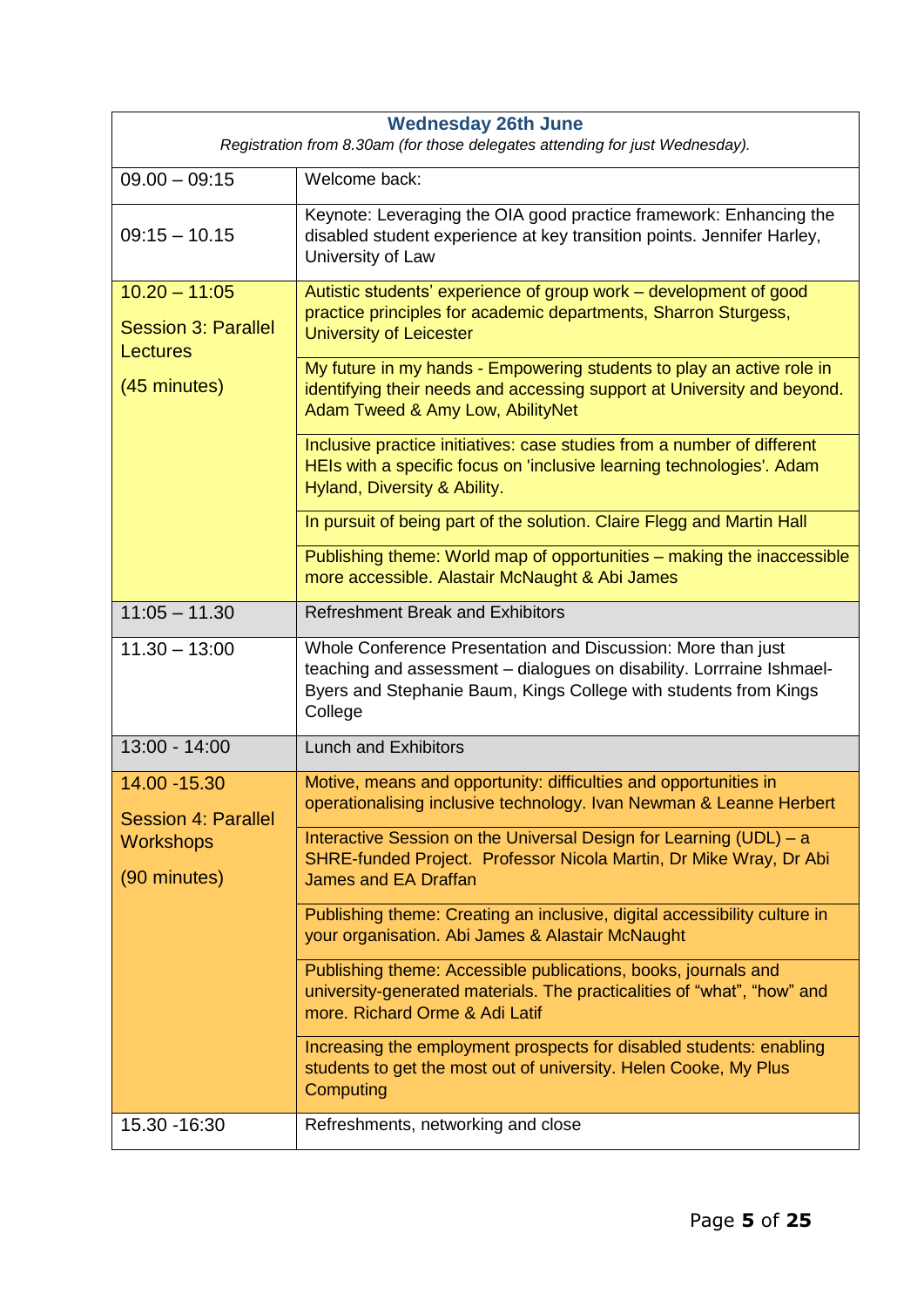# <span id="page-5-0"></span>**Breakout Session 1: 90 Minute Workshops: Tues 25th June 11:30**

Please select from the following:

#### <span id="page-5-1"></span>**1. Lego ® Serious Play ®: an innovative and creative tool for supporting disability identity. Jackie Hatfield, Tina Horseman, Loughborough University**

The session will explore how using Lego Serious Play (LSP) as a multisensory medium can allow students to unpack complex problems and challenges relating to themselves, their neurodiversity and/or disability, as well as having applications for their academic work. LSP allows students to investigate, manipulate and represent their ideas physically before creating a verbal and then textual response.

Our research findings recognise that, as specialist 1:1 study support tutors, we use a range of tools and strategies which produce positive outcomes. Adding LSP into this tool kit we have found a multi-sensory and multi-dimensional tool that produces quicker outcomes in a playful, non-threatening and non-judgemental way. It allows students to quickly prototype the whole picture before creating a verbal and then textual response. It also helps us to see and support their thinking.

Lego is clearly multisensory, through the use of the hands and eyes, which encourages the student to explore their thinking and promotes reflection and connections. The 3D model allows students to begin the journey of unpacking and processing complex ideas from a chaotic muddle to a concrete structured relevant outcome. The verbal exploration of the model is effective in deepening reflection and hence promotes metacognition and develops academic and personal independence. At the end of this process the students have a concrete visual representation of their identity, essay structure or revision topic to take away with them. Then from this the 3D model can, if appropriate, be used again to manipulate and interrogate, in more depth, smaller chunks of the whole.

The methodology is based on extensive research and its core theoretical elements are:

- Constructivism (Piaget: 1951)
- Constructionism (Charel and Papert: 1991)
- Complex Adaptive Systems' Theory (Holland; 1995)
- Autopoietic Organisational Epistemology (Von Krogh and Roos: 1994, 1995, Weick: 2000)
- Flow (Mihaly Csikszentmihalyi: 1993)

This methodology (Lego, 2002) enables participants to:

To simplify what is complex.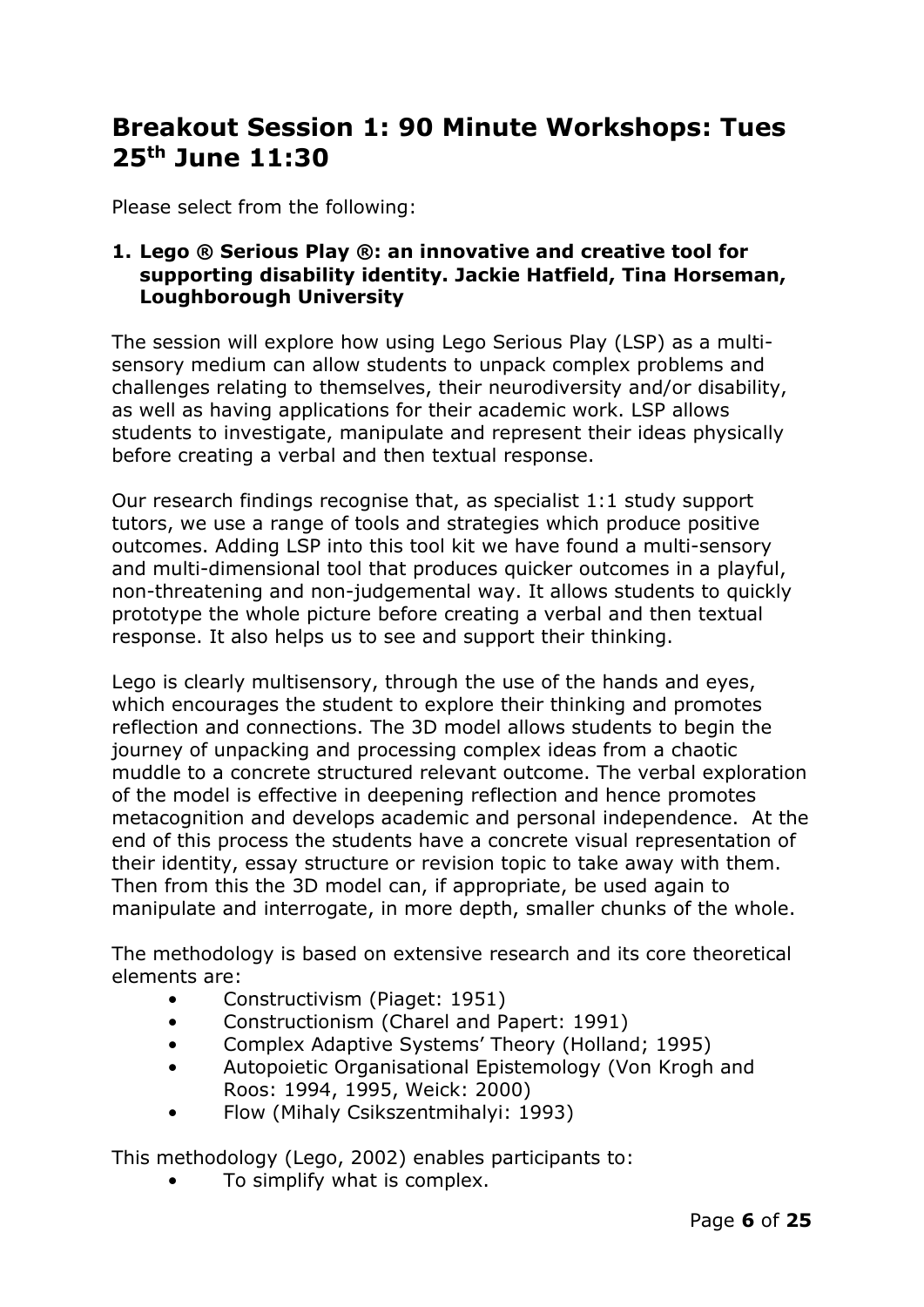- Facilitate changes.
- Create an overview of the chaotic and the complex.
- Identify possible solutions to challenges.
- Explore consequences of possible future actions.
- Be a catalyst to dialogue.
- Develop shared understanding, overview and acceptance.
- Collect information and knowledge in a concrete way.
- Implement and anchoring concepts and plans.
- Create shared goals and direction culture and identity.

The workshop will begin with an over view of the Lego Serious Play methodology and its origins. This will be followed by hands-on LSP activities that will provide a taster experience of the methodology. Then the session will be rounded off by presenting case study examples of LSP being used to support neurodiverse students in HE. By the end of the session attendees will be able to consider the application of LSP within their settings.

#### <span id="page-6-0"></span>**2. Whose exam is it anyway? Exploring inclusive assessment and accessible exam paper design. Harriet Cannon & Jenny Brady, University of Leeds**

In this session we will explore what makes an inclusive exam paper, and examine themes related to inclusive assessment practices. Set in the context of a rapidly diversifying student body, we'll discuss the interplay of academic integrity and genuinely equitable assessment methods, describe the difference between inclusive assessment and modified assessment, and explore how assessment language can inadvertently contribute to discrimination, as well as poor student outcomes and experience.

Collaboration between Disability Services, the Exams Office and Faculty Assessment Leads at the University of Leeds resulted in the creation of innovative cross-institution guidance and templates for exam papers that are 'born' accessible and made available to all students. Using these resources, this interactive session will enable participants to work together to create inclusive exam papers, using real-life examples, as well as providing an opportunity to discuss this important topic.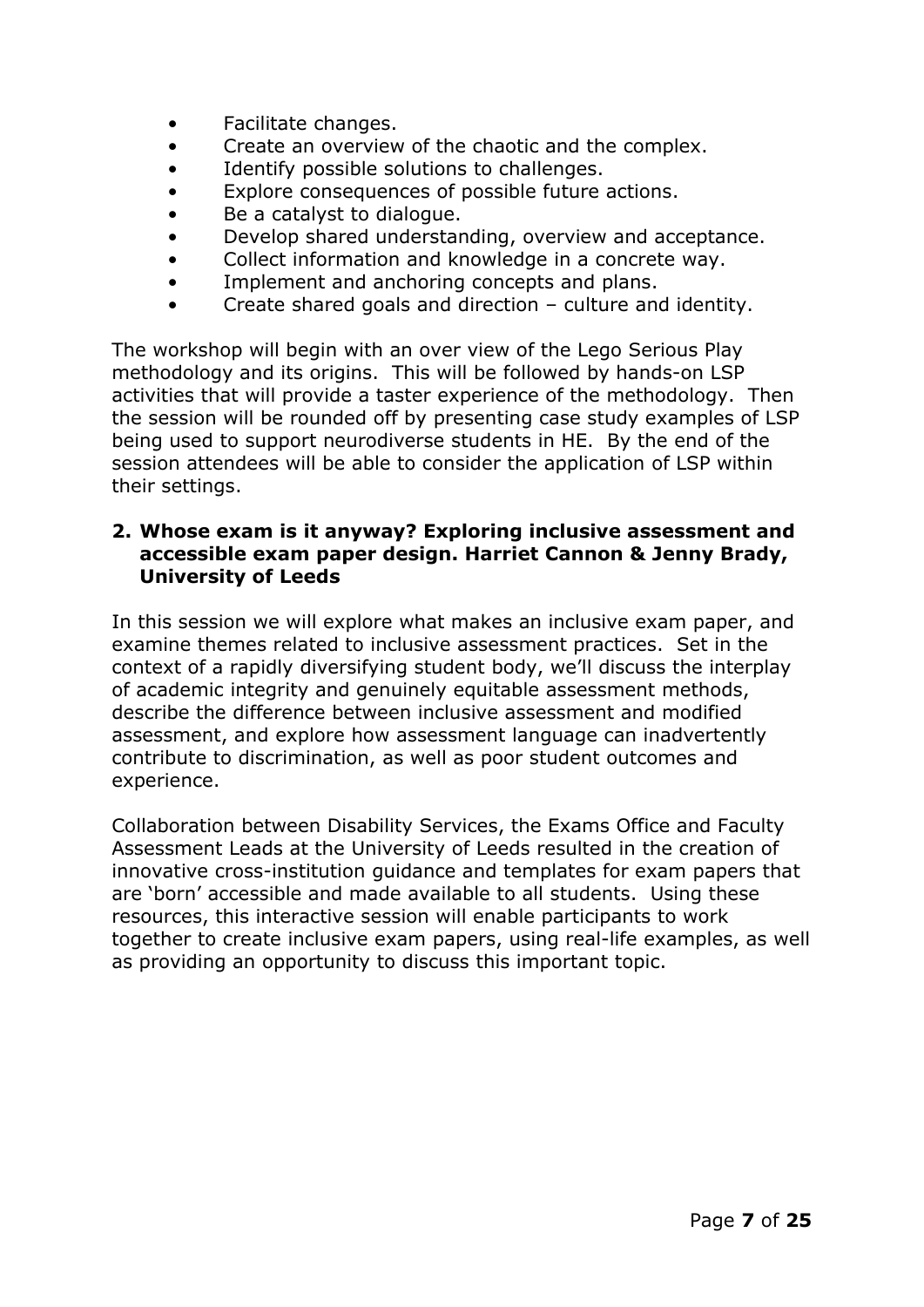#### <span id="page-7-0"></span>**3. Supporting students with vision-impairment in Higher Education. Rachel Hewett, Professor Mike McLinden and Professor Graeme Douglas, University of Birmingham**

#### Background to research

The workshop will centre around research findings from a longitudinal study, which has been tracking the transition experiences of a group of 80 young people with vision impairment from compulsory education through to adulthood. Higher education has been a significant pathway for this cohort, with over half the participants studying a range of courses at institutions across the UK. The research has highlighted significant barriers faced by young people with vision impairment in higher education, which impact upon their initial transition, attainment, future employment prospects, and overall experience.

A key finding of the research has been the importance of preparation of both student and institution, emphasising the need for anticipatory adjustments and partnerships between staff and learner. These findings led to the development of Department for Education funded guidance material for students and staff, to aid preparation and improve the transition experiences of these students.

#### Overview of workshop

The proposed interactive workshop will consist of: a short presentation; several focused tasks to encourage the active participation and learning of the attendees; and short videos to promote discussion. Participants will be encouraged to take part in small group discussions, as well as participate in whole group discussion. The format will be as follows:

- a. Indicators of successful access, progress and success. The session will commence with participants working in discussion groups to draw upon their professional practice to identify indicators of successful 'access', 'progress' and 'success' for a student with vision impairment, as well as identifying the key barriers which students with vision impairment face.
- b. Presentation of research findings. Drawing upon this initial discussion, the presenters will outline some of the key findings from the longitudinal study. This short presentation will focus on the full lifecycle of the student, from initial application through to life after university. A conceptual model will also be presented which has been developed from the research findings. The model proposes what we argue to be a balanced model of support, taking into account the institutions responsibility to ensure a balanced approach to support. It recognises the need for a balance between anticipatory adjustments provided through 'inclusive practice' alongside adjustments to meet individual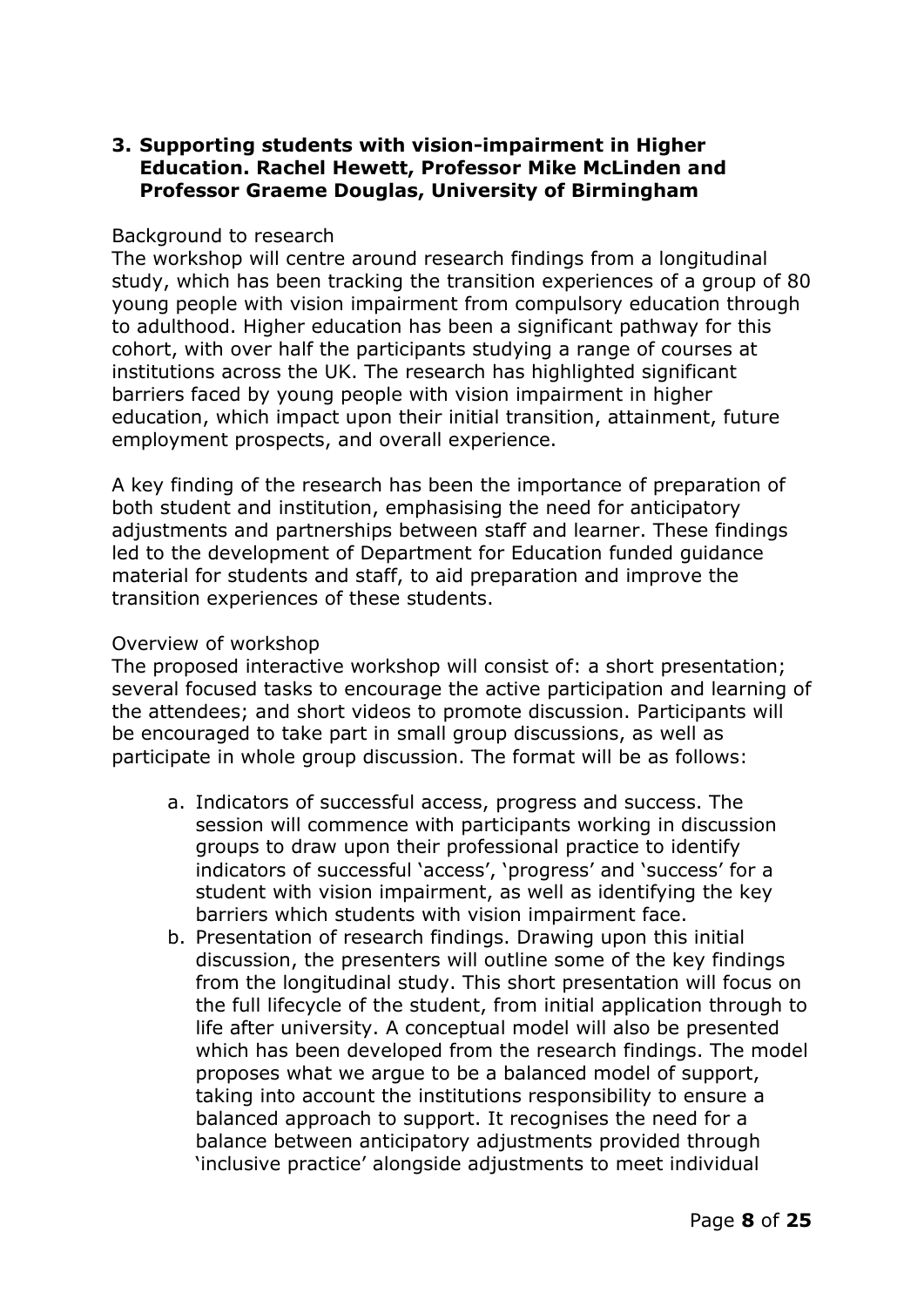needs. Significantly, in addition, it acknowledges the role of the learner in facilitating successful outcomes by drawing upon his or her personal agency. The framework recognises the progressive nature of this support in the form of progressive mutual accommodations between institution and learner.

- c. Applying a conceptual model to real-life scenarios. Working in small groups, the participants will be posed with real-life scenarios taken from the longitudinal study and asked to apply the conceptual model to identify support strategies, which take into account the institutions responsibilities and allows the student to draw on their personal agency.
- d. Expanding the model. Finally, the participants will return to their discussion groups to consider together how this model can be applied more generally to learners with special educational needs and disabilities.

#### <span id="page-8-0"></span>**4. Working outside the box. Tina Sharpe & Jemma Day**

#### Why**?**

In the Summer of 2017 a project aimed at raising awareness of Disabled Students Allowances amongst applicants to the university who had declared a disability or those with mental health issues was commenced.

A series of proposals about how to engage with applicants were considered and a plan to develop animated modules and an app were decided upon.

It started with the co-creation of a series of six interactive on line modules which could be sent to applicants once they had accepted a place at the University. The aim of these modules was to develop the applicant's resilience and preparation for student life, prior to the start of their University life. The other aim was to create an app which would could be used on various devices.

The modules were co - created by DMU Graduates and the Disability Advice and Support Team at DMU working to ensure that we highlighted the issues students wanted addressing.

#### How**?**

It was decided to use animation to tell the stories and scripts were written which addressed the issues which students had stated they needed – loneliness, DSA, fresher's, getting organised –finance and academic, mature students. Voices and captioning were added to enrich the experience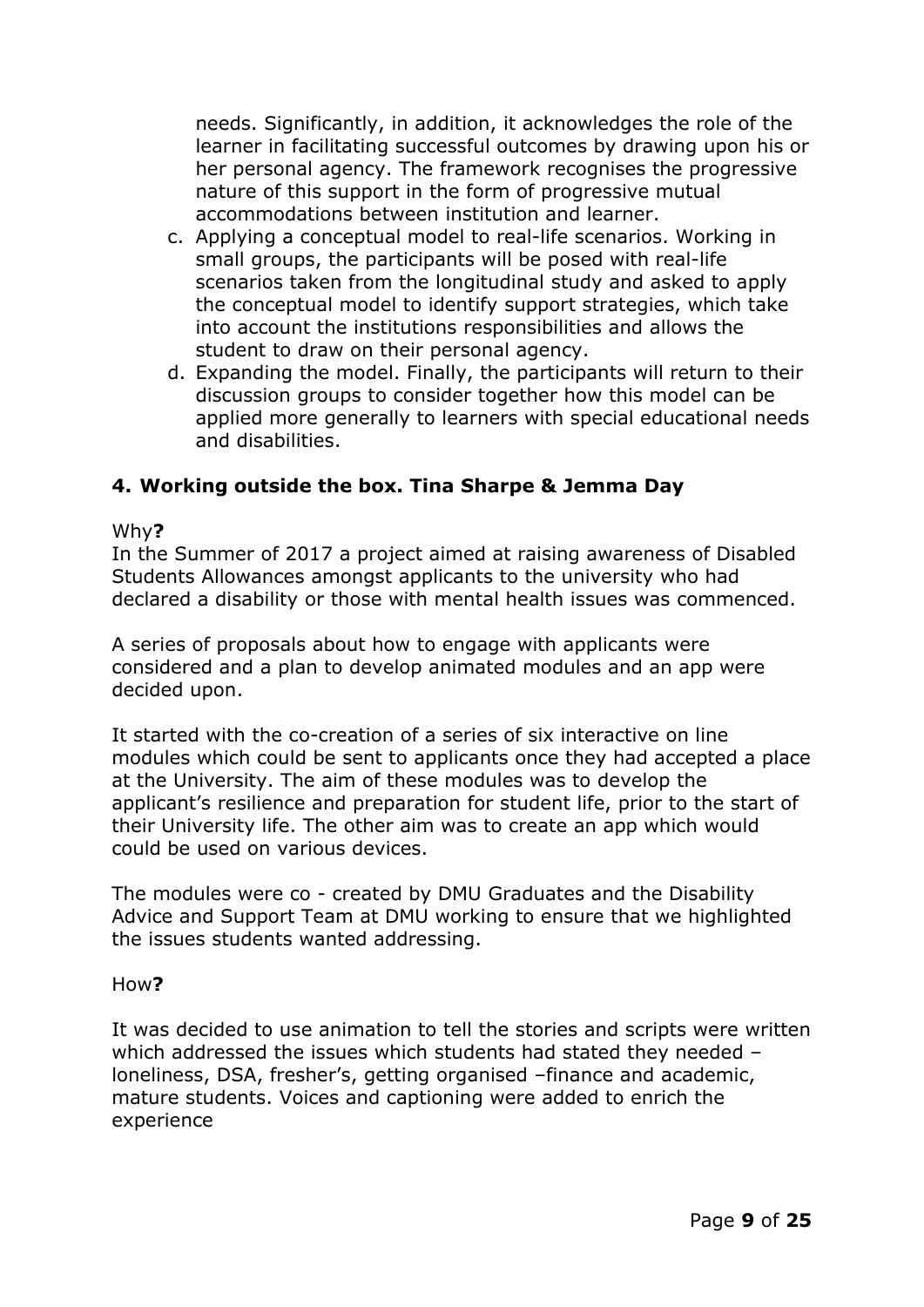Scripts for the amination were created by the teams and voice overs by staff and students at the University.

Once everything was complete- this took about a year from the first module – re DSA this was shared with the disabled applicants.

However after the app was completed the decision was made to share it via the University induction to all applicants. This also meant that we took a whole University approach rather than separating out the 'disabled applicant'.

This workshop will explore the creation of these resources and how they may assist you to support your students.

#### <span id="page-9-0"></span>**5. A fresh approach to communicating reasonable adjustments: our new App. for academic and support colleagues, applicants, and students. Helen Shaw & Beverley Martin, Loughborough University**

This workshop will offer disability practitioners the opportunity to reflect on their current practices for communicating reasonable adjustments to colleagues and students. Time will be spent exploring participants current processes whilst discussing and considering those used by other HEIs. The workshop will then move on to introduce, demonstrate and discuss the fresh approach that Loughborough University took to this task with the new App. The session will involve individual reflection, small group discussions, whole workshop discussion, presentations and demonstrations with plenty of time for questions and answers throughout.

#### Overview

Academics, support staff, disability practitioners and senior management at Loughborough University recognised inconsistent practise surrounding the communication, receiving, sharing and enactment of reasonable adjustments across campus. The numbers of disabled students have risen annually, and original systems and processes were also straining. A University-wide process change project was therefore endorsed which included consultation and collaboration with disabled students, administration staff, disability practitioners, academic departments, IT services and the Centre for Academic Practice along with the Learning and Teaching Committee. There were four main objectives aimed at enhancing the student experience:

• A list of universal standardised reasonable adjustments were ratified by the Teaching and Learning Committee for all schools, departments and services across campus to comply with. These are split into "off the shelf" adjustments (which would be provided without question following a disability assessment), and a set of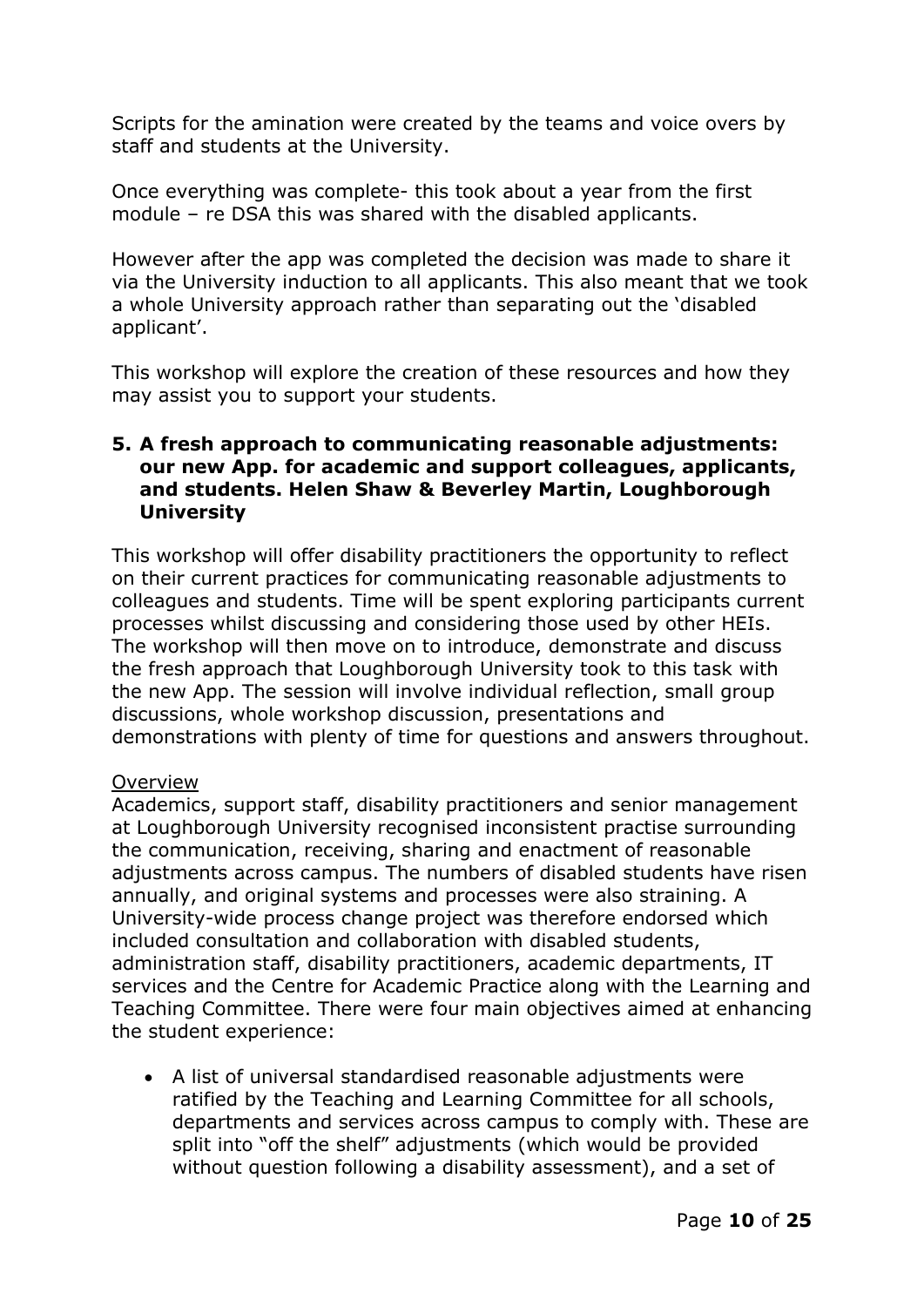"bespoke" adjustments (where a need was identified but further discussion was necessary regarding the logistics). The adjustments cover all aspects of student life including lectures, exams, accommodation and car parking.

- A new App; the Disability and Health Portal, was designed and built to guide applicants through a series of bespoke questions pertinent to their disability. It allows applicants to share support requirements in a single, secure and corporate web-based system. All applicants, regardless of whether they coded for a disability upon application, are directed to the App to share their disability information and anticipated requirements. The progress of support discussions and adjustments is also tracked here through their applicant journey.
- The Loughborough University Student Information (LUSI) system was overhauled to ensure reasonable adjustments are transferred seamlessly from the App. upon A level results day (result dependant). This ensures schools and services are aware of students' requirements at the earliest opportunity allowing preparation to start for their arrival.
- Communication is automated from the App and pushed out to appropriate colleagues informing them of a student's requirements. This information is accessible in real time and eliminates information being held in multiple departmental systems and various local spreadsheets. Students also receive this automated communication, allowing them to independently view their approved adjustments. This transparency helps ensure the student has greater control over their support and can review it at various stages of their study journey.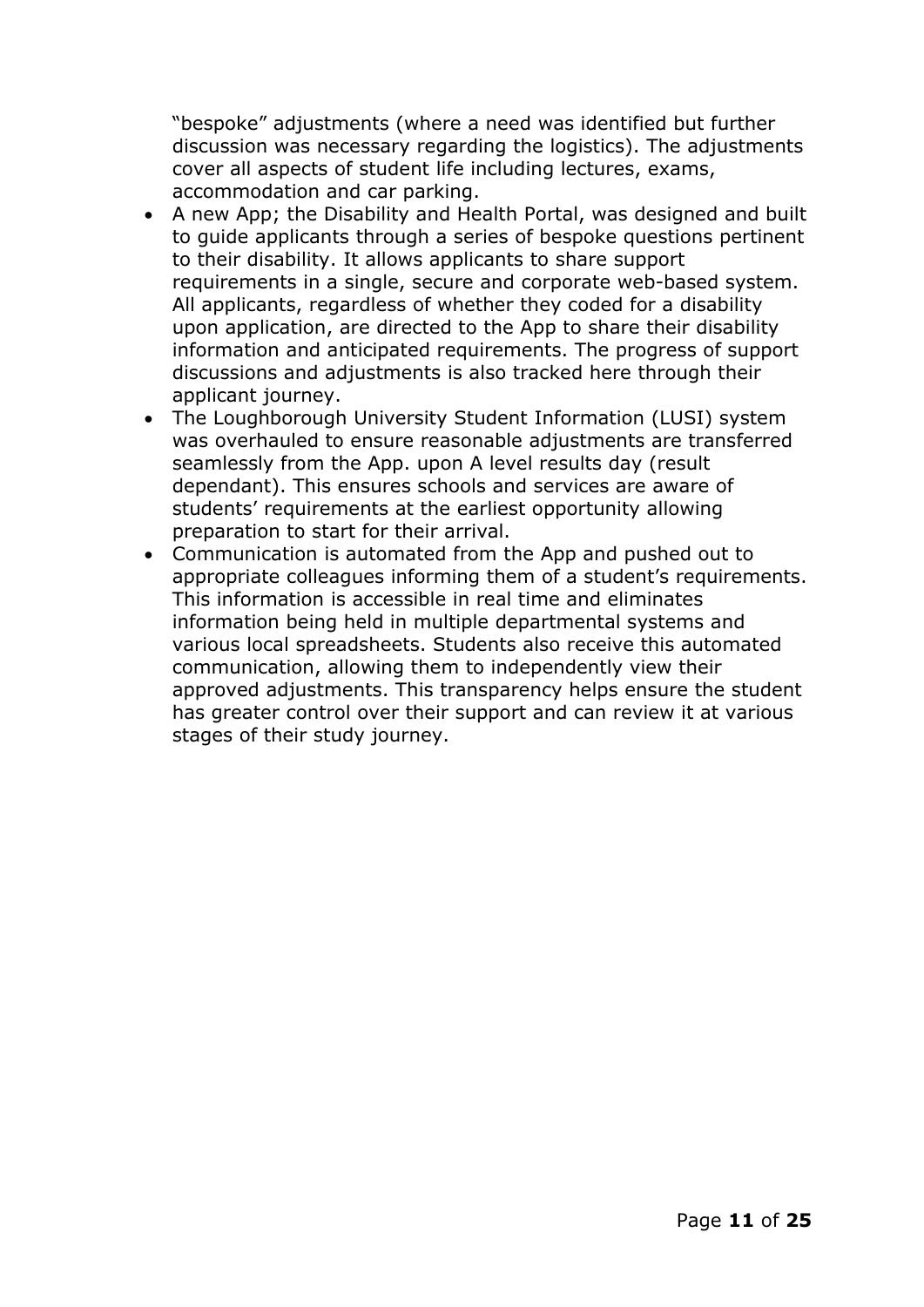# <span id="page-11-0"></span>**Breakout Session 2: 45 Minute Lectures: Tues 25th June 15:15**

Please select from the following:

#### <span id="page-11-1"></span>**1. Development of the Leicestershire specialist mentoring network: a model of collaborative working. Sharron Sturgess, Preetie Jagdev and Leanne Herbert**

Three local universities, a further education college delivering HE courses, and a NMH provider have come together to develop a specialist mentoring network to provide free CPD for staff working with autistic students in Leicester and Leicestershire. We meet twice a year to provide training to staff on the issues that are important to them. Recent sessions have covered supporting students to transition out, a research symposium, and gender dysphoria and sexuality issues in autism. This CPD provides a variety of learning experiences in a safe space, with staff able to engage in a range of activities and discussion, using learning strategies such as group work and case studies. These sessions not only harness the expertise of local autism specialists but also provide opportunities for staff across institutions and providers to meet together, share best practice and learn from one another.

The training which is delivered is free for staff to attend, contributes towards CPD under DSA QAF guidelines for specialist mentors, and is based on what staff themselves determine they need.

This group session will examine the conception and development of the network, the benefits of collaborative working, and practical issues in developing relationships between service providers.

We further hope to share our experience of developing a model of collaborative working across not only local HEIs but also FE colleges and NMH service providers which puts the needs of students at the heart of a funding process which we feel does not always do that.

Finally, it is hoped that others will take away ideas for establishing their own informal networks which might one day lead towards the establishment of a national network of autism practitioners working in HE.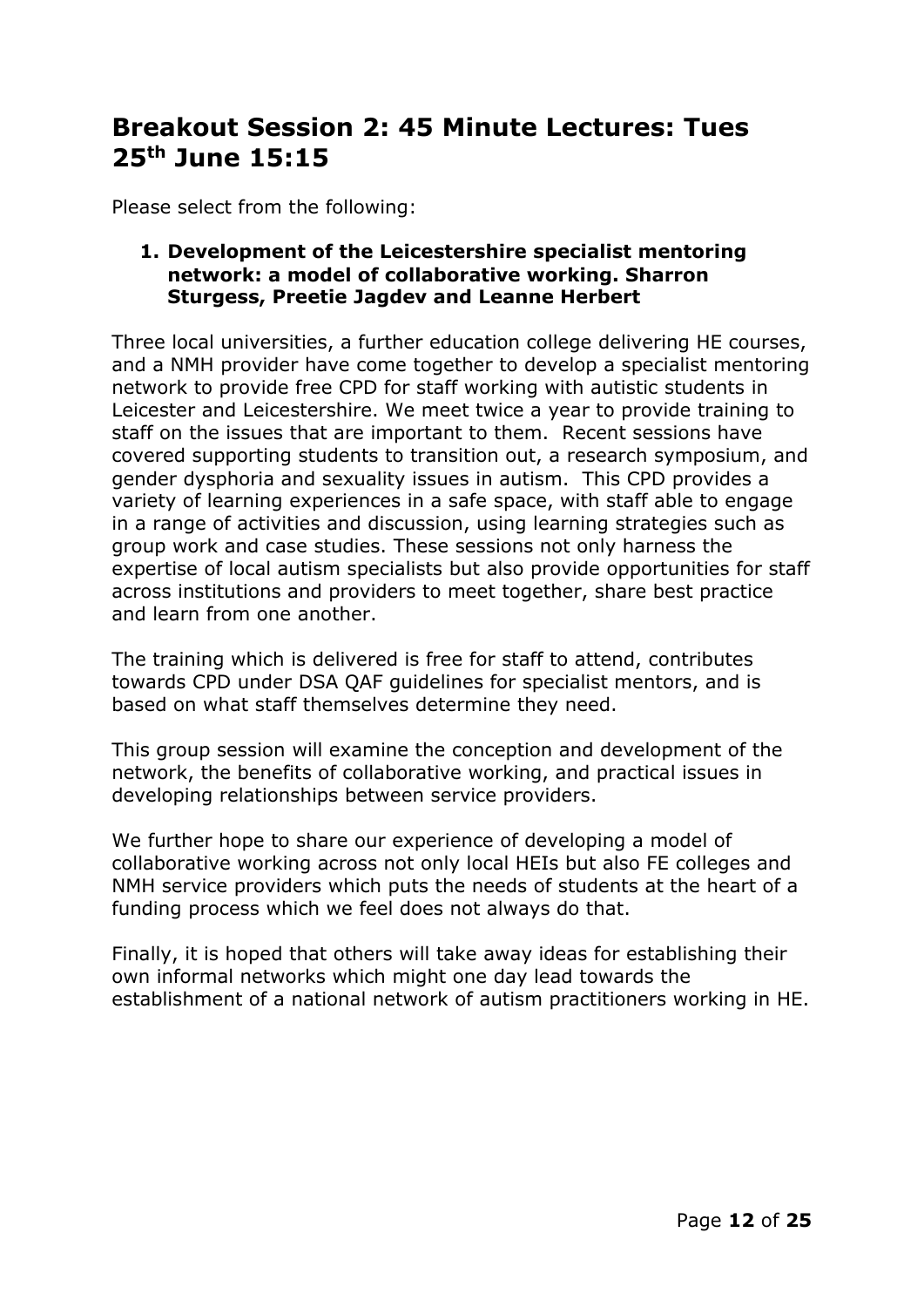#### <span id="page-12-0"></span>**2. Implementation of a transition event for offer holders with autism spectrum conditions. Georgina Heywood, University of Oxford**

The presentation will cover the process undertaken to research and implement a new induction initiative, which took place in September this year at the University of Oxford, to support offer holders with an Autism Spectrum Condition (ASC) in their transition to University. The presentation will include an overview of research and implementation processes (outlined further below) and will focus on additional benefits which have since stemmed from the initial event. Discussion will be actively encouraged and it is hoped the session would be of interest to others looking to set up transitional support programmes, as well as those already delivering similar programmes, to share learning and good practice.

#### Abstract:

Students on the autism spectrum at the University of Oxford have a wide range of support available to access whilst on course which can enable the development of good coping strategies. However, transition into the University can often pose significant challenges for some students with ASCs, with historically little support available to offer holders. To address this gap, a feasibility study was conducted, seeking feedback from current Oxford students with an ASC, a range of staff across the collegiate University and taking into account findings and models of best practice from other UK universities delivering similar transitional support.

The findings of the feasibility study indicated that an induction event to support offer holders with ASCs transitioning to the University of Oxford would be feasible and had potential to enhance students' experience of Oxford in both an academic and non-academic context.

Following on from the feasibility Study, the Disability Advisory Service (DAS) piloted a two-day transition event for incoming undergraduate students with an autistic spectrum condition in September 2018. The event was designed to provide an opportunity for new students to move into their college accommodation early, become familiar with the collegiate University and to connect with other new students attending the event, thus facilitating a smoother transition to university and enhancing the university experience for a group who might otherwise face particular challenges in this respect.

The programme included visits to the Bodleian Libraries, students' departments, tours of Oxford City, a two-course evening meal and an overnight stay in the student's own college. Support workers were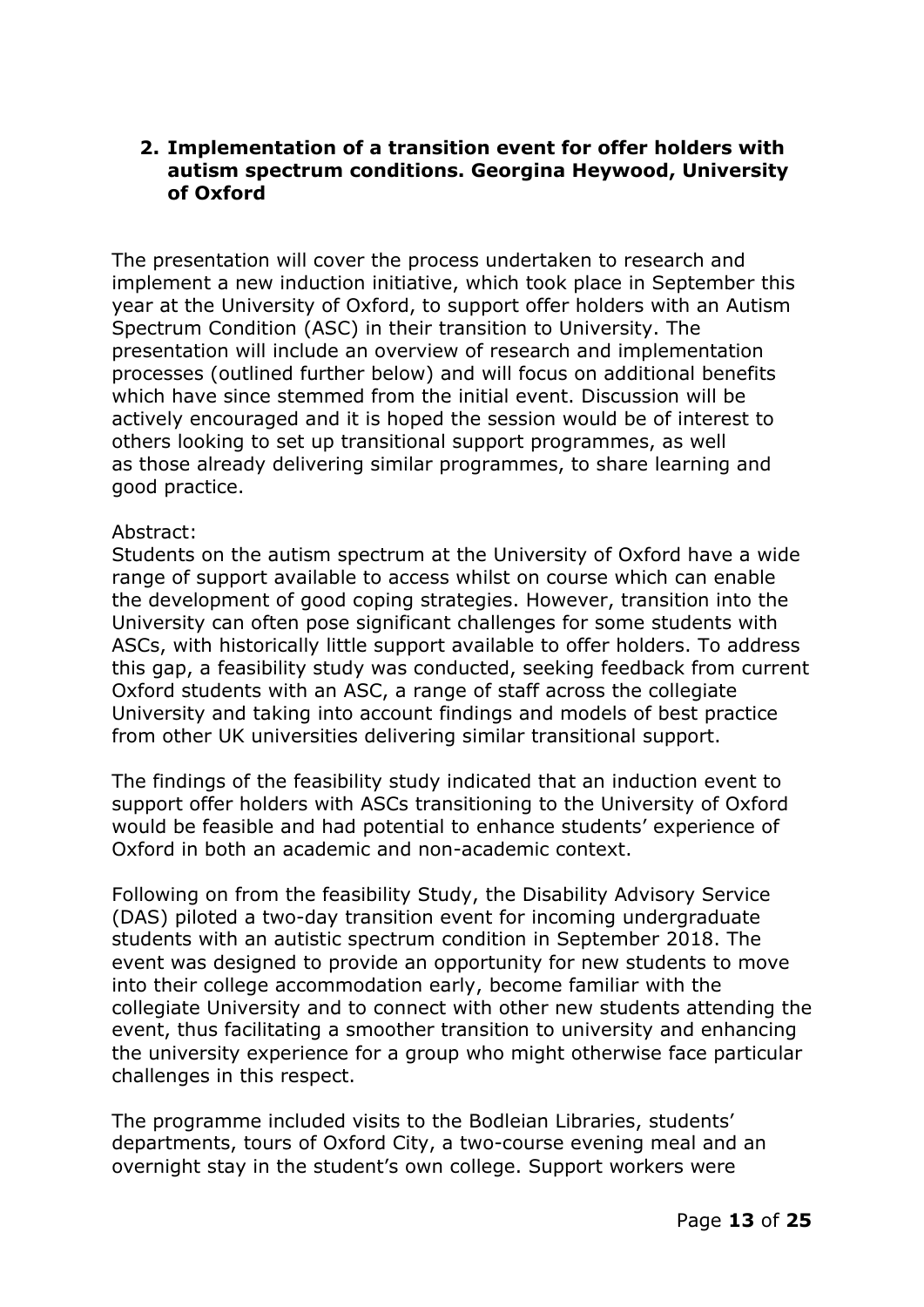recruited for the event as well as Specialist ASC Mentors and Disability Advisors. There were several opportunities for students to meet and speak with the DAS team, ask questions and seek support throughout the event.

Overall, the event was a success with positive feedback received and the DAS has secured funding to roll this event out as part of its annual offering to new students with an ASC.

Additionally, students who attended the pilot were invited to join a regular ASC peer support group, organised and set up by the DAS. This will also be opened up to other students with an ASC (diagnosed or suspected) at all levels of study in the near future.

The outcome of the research and the successful implementation of the pilot event has enabled development of support provision and has helped to justify additional resource for students on the autism spectrum at the University of Oxford.

#### <span id="page-13-0"></span>**3. Note-taking accommodations & their effectiveness. Lee Chambers, Sonocent**

When a student takes a seat in a lecture theatre, seminar, library, or laboratory, they are there to absorb and then engage with information. Indeed, in the last few decades our access to information has grown exponentially, it is practically limitless. In daily life  $-$  especially in the workplace — we read, listen, and watch all manner of sources with ease.

However, how we capture that information remains largely unchanged: we take notes.

Note-taking is used by every student to capture, annotate, review and engage with information. They then translate and transform it into further research, essays and exams — and continue to take notes long after they leave the academic world. To struggle with note-taking therefore limits the student's potential. While note-taking support is readily given by the DSA or an institution to students with learning difficulties or disabilities, struggling with note-taking is not limited to those with additional learning needs. For those who do receive support, it more often than not comes in the form of professional note takers who write individualised notes in classroom settings. Yet if our aim as education professionals is to encourage lifelong learning then surely we are limiting students' notetaking independence — and, potentially, their future success. Indeed, in a survey of 929 students only 39% felt confident to take notes independently without help from others.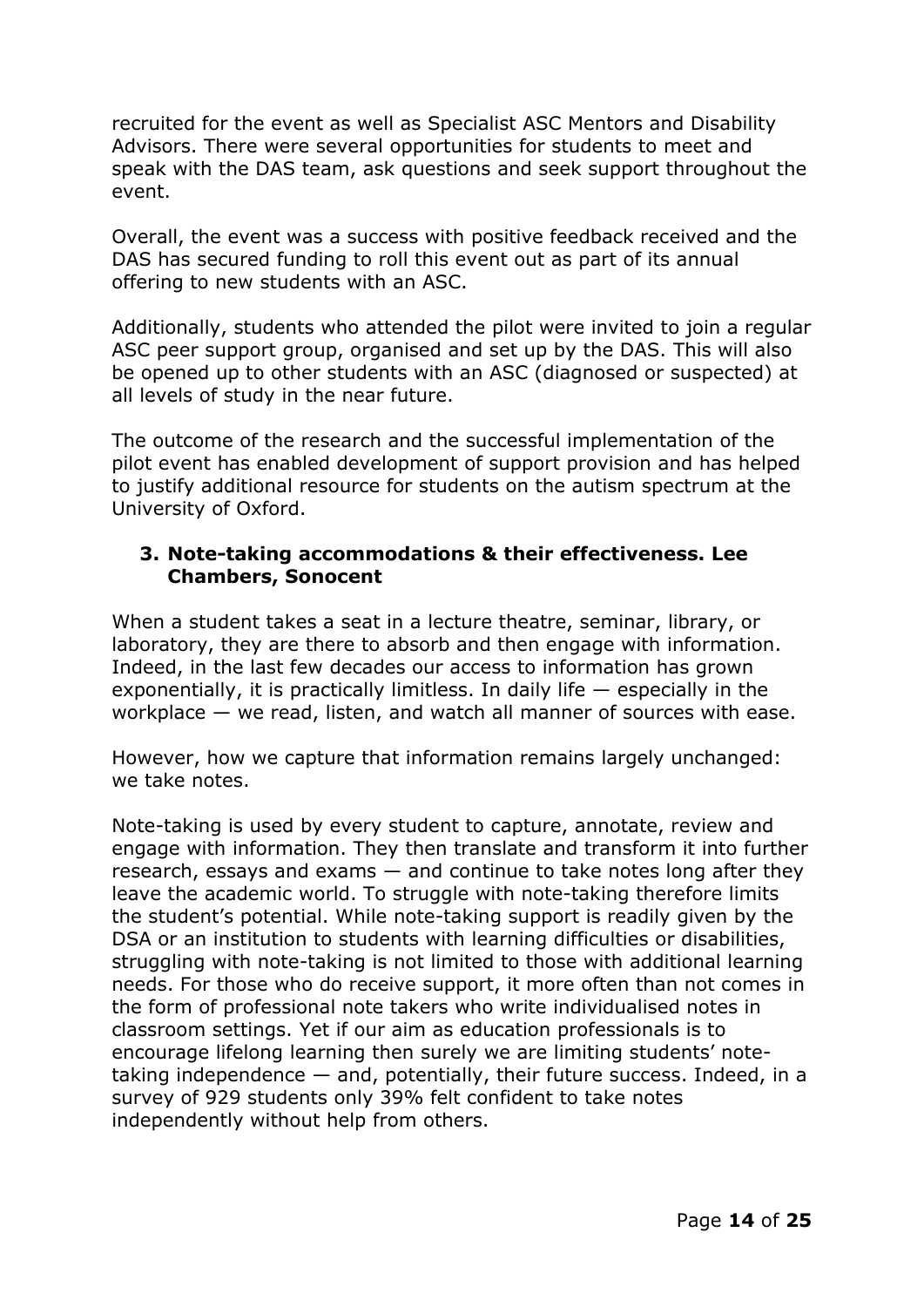As such, there is now a whole host of note-taking technology that can empower students with disabilities without depending on note takers. Though, if note-taking is so crucial for learning, why not look for a tool that supports every student in every learning setting while also meeting any additional needs?

This session answers just that. Together we will explore Sonocent's research with students and staff into how note-taking tools can be effectively used to create inclusive learning environments, finishing with an open discussion with peers on how note-taking skills can and have improved the overall student experience.

Split into two parts, the session will first review how note-taking can improve all students' skills, especially to improve student engagement with intense course content and, as such, overall academic attainment. We will then look at how improved note-taking skills can specifically support those with certain learning difficulties or disabilities, including dyslexia, autism and Asperger's, anxiety and depression, hearing or physical impairment - to name but a few.

Secondly, we will then review the findings of a series of surveys completed by students and universities using traditional assistive technology as broader inclusive tools. In doing so, we ask how using note-taking tools can help structure and enhance the overall learning experience at Higher Education.

Sonocent speak here not about their suite of products, but instead as innovators and researchers into note-taking technology, student engagement and inclusive practice. While attendees can learn more about Audio Notetaker at our exhibit, this session is solely an opportunity for peers interested in improving students' note-taking skills to take part in open discussion with industry experts.

#### <span id="page-14-0"></span>**4. Publishing theme: No scanner required – accessible books from publishers. Richard Orme, DAISY Consortium & Stacy Scott, RNIB Bookshare**

All too often universities will request PDF or Word files and laboriously remediate them for print disabled students. But the good news is that education publishers have made strides in recent years to make their textbooks and other educational resources accessible. Increasingly they provide digital versions that have image descriptions, excellent navigation, and well-structured tables. Furthermore, many publishers collaborate with RNIB Bookshare to make it simple and efficient to provide students with accessible digital versions.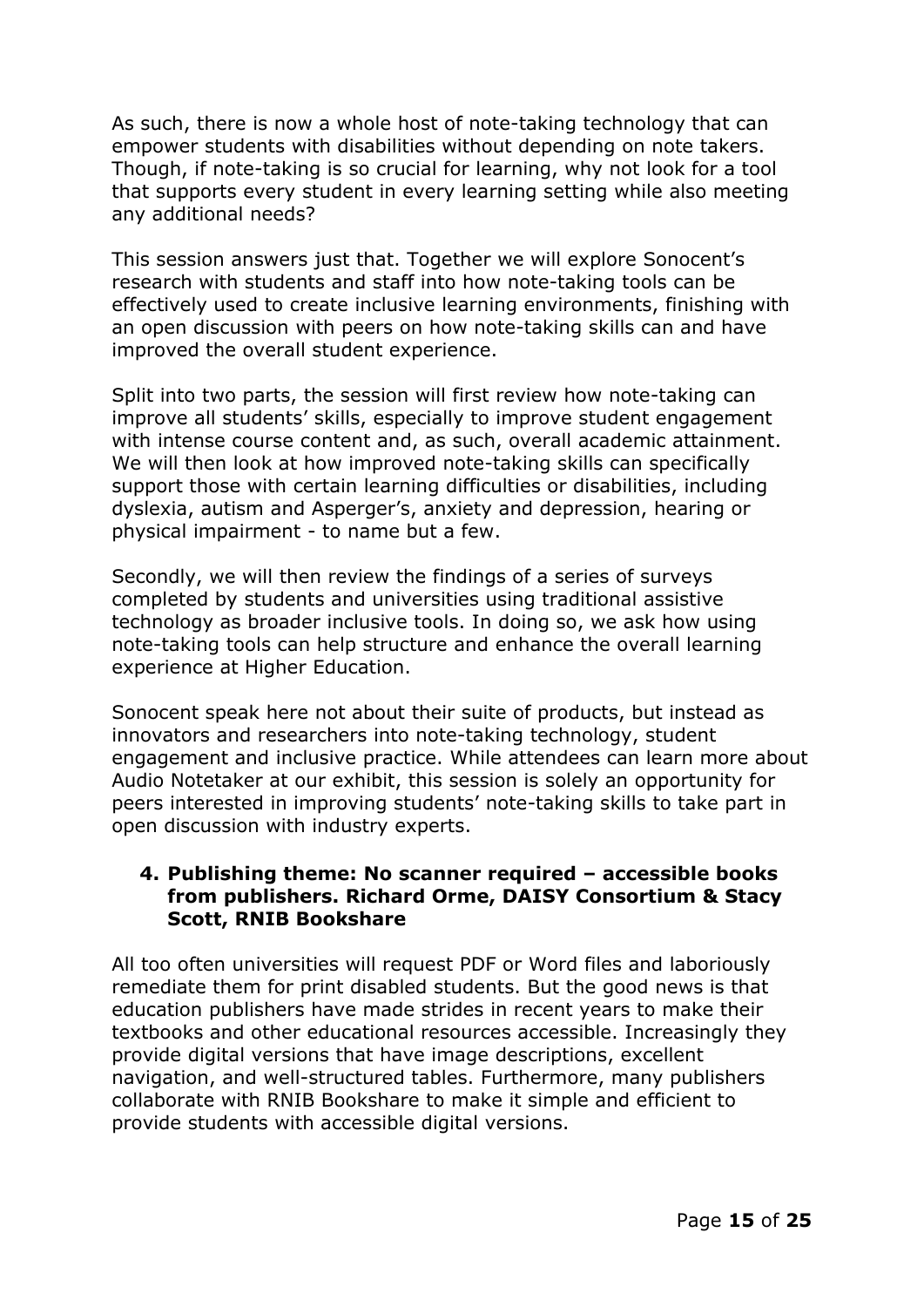The aim of this session is to demonstrate how access to publications is changing very fast for a broad range of learners with specific needs and explain how this will continue to improve.

#### <span id="page-15-0"></span>**5. Building resilience in first year undergraduate disabled students to achieve long-term success. Joel Staley** *et al***.**

Supporting students as they transition into University life & study can be challenging for disability services, including the increasing numbers of disclosures, complexity of needs, and the impact this has on available resources.

More broadly, our strategic thinking also needs to link to the national context, for example responding to emerging long-term targets for meeting OfS outcomes around eliminating the attainment gap for disabled students, as well as the ever-shifting funding & policy landscape, particularly around DSA provision.

In reviewing our offer at Bath, we have introduced a number of opportunities for early & ongoing engagement throughout the first year.

In doing so, we've teamed up with colleagues across the wider Student Services team (eg Wellbeing, Counselling & Mental Health) & partnered with other University departments (eg Careers, Widening Participation, Assistive Technology, Library & Academic Skills), to broaden & enrich our offer.

Opportunities are also opening up to influence course design as part of an institutional 'Curriculum Transformation' programme, as well as the development of a 'Mental Health Strategy' – both of which have the potential to dramatically change the culture & direction of the University, particularly towards a far more inclusive approach in learning & teaching practices.

This interactive session will explore some of the opportunities & challenges relating to the initial period of transition into University for first year disabled students. It will discuss practical strategies for engagement & support, and how this can help to build greater long-term resilience & success for students throughout their course. It will also ask if & how this offer could be adapted for the benefit of other disadvantaged student cohorts.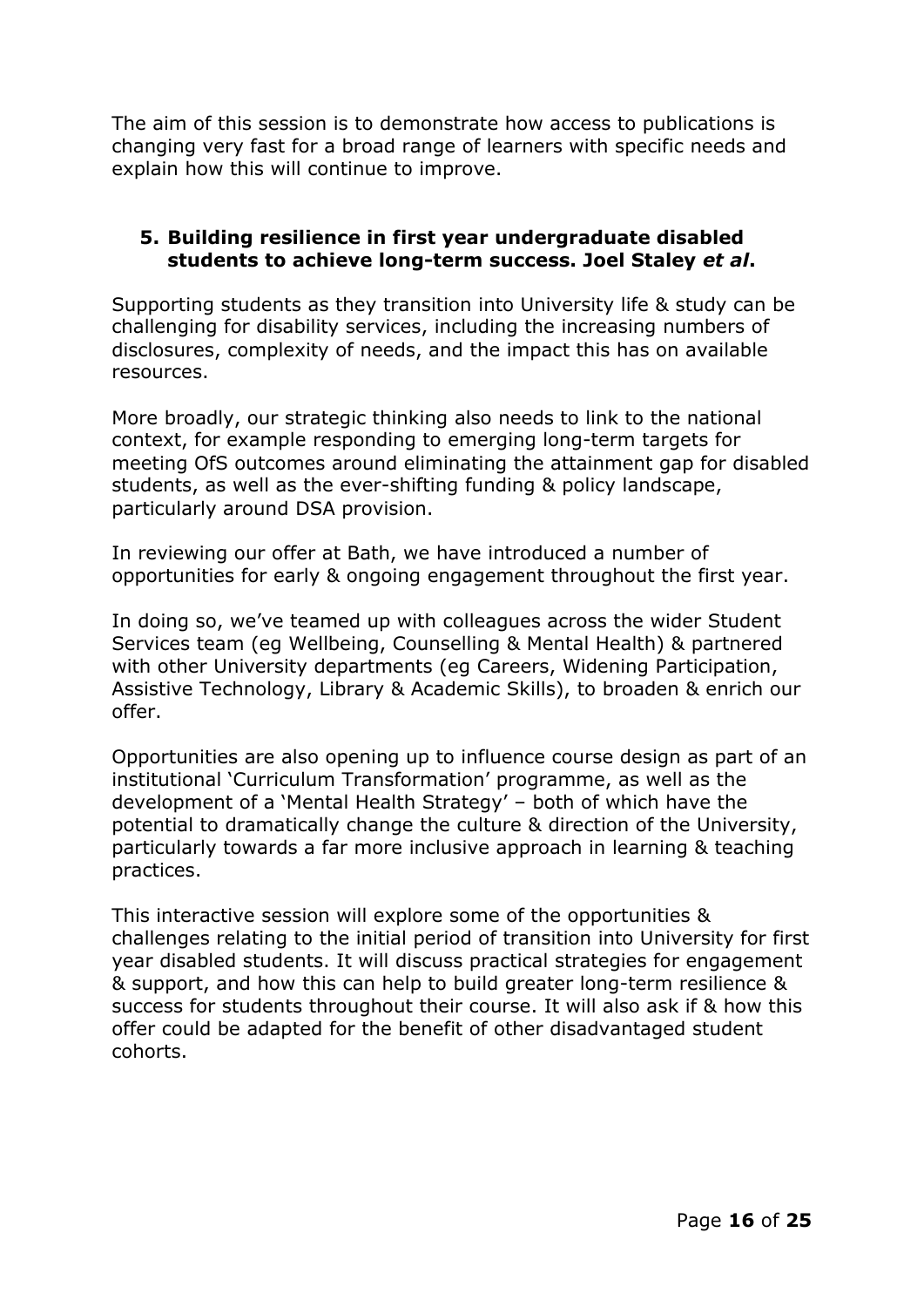# <span id="page-16-0"></span>**Breakout Session 3: 45 Minute Lectures: Wed 26th June 10:20**

Please select from the following:

#### <span id="page-16-1"></span>**1. Autistic students' experience of group work – development of good practice principles for academic departments, Sharron Sturgess, University of Leicester**

The rise in the number of autistic students studying in higher education in the UK has led to an increased research interest in their experience of university.

This study was a two phase, mixed methods, practitioner action research project which examined the experience autistic undergraduate students on a physics degree have of undertaking group work. Its aims were to research whether autistic students liked to work with others or not, hypothesising that contrary to popular belief they did but that group work could be better organised and administered to take account of their needs. If this were the case the project then aimed to discover what factors might affect autistic learner's experience of group work in order to develop best practice principles.

Phase One involved a review of existing best practice guidance for the sector in supporting disabled students with group work, and from this, themes emerged which were then developed into an on-line questionnaire around the experience of group work which was completed by a group of autistic physics students studying in the 2017-18 academic year.

A set of 10 best practice principles were then formulated, and, in the spirit of emancipatory research, in Phase Two a smaller sample of the autistic students were invited to feedback on these principles before they were finalised for dissemination to the department.

The project concludes by reiterating the principle of Universal Design for Learning, advocating that if put in place the best practice principles which would benefit autistic learners they would actually benefit all students autistic or not.

This group presentation will outline the design and undertaking of the project, its findings and resulting 10 best practice principles. The group will then be invited to discuss the principle of emancipatory research and how we involve disabled learners in the development of policies, practices and procedures which affect them, and how the development of UDL is beginning to shape the higher education landscape.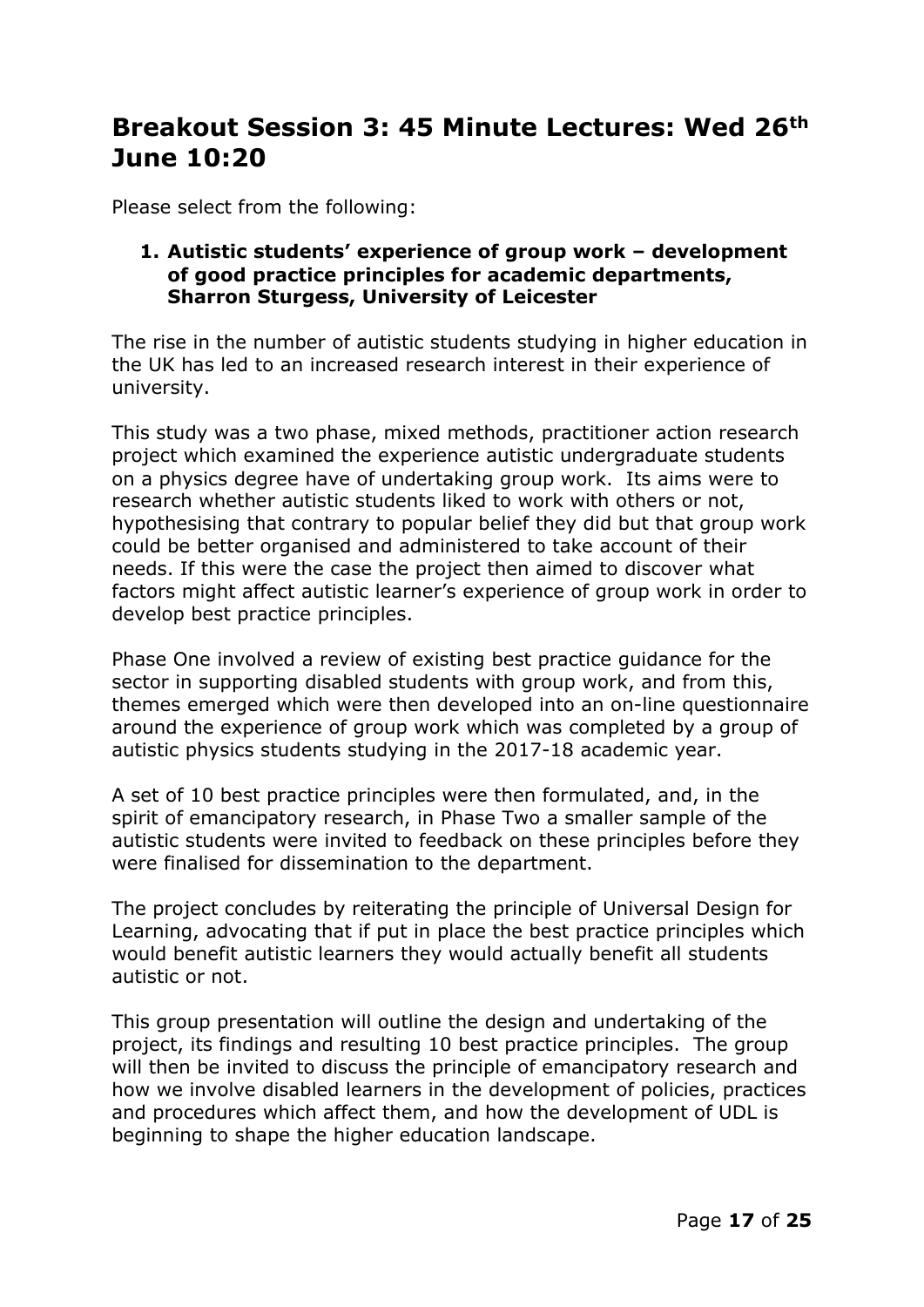#### <span id="page-17-0"></span>**2. My future in my hands - Empowering students to play an active role in identifying their needs and accessing support at University and beyond. Adam Tweed & Amy Low, AbilityNet**

Universities are responsible for ensuring they take an anticipatory approach to ensuring students can access quality and relevant support for their specific needs. In order to build resilience and agency in the student body however, it is crucial that they are provided with the means to play an active part in this process and can consequently acquire the skills and confidence to take this approach throughout their studies and beyond as they leave University to pursue life and career goals.

In our talk we will share findings from round table discussions held with disability support staff about the biggest challenges that staff and students face in this space.

We will explain how we have used these findings to build a digital platform containing information for students to equip them with all they need to be successful at University and also containing information, tools and best practice advice for University staff across support services, academic and faculty.

The session will provide a summary of areas that you may wish to consider in your Institution and some ideas, tips and tools that you can build into the services provided at your home Institution.

#### <span id="page-17-1"></span>**3. Inclusive Practice Initiatives - Adam Hyland & Atif Choudhury**

Diversity and Ability (DnA) is a disabled-led social enterprise that specialises in agile educational and well-being technologies. DnA has been collaborating on inclusive practice initiatives, with a specific focus on 'inclusive learning technologies', with a number of different HEIs.

In this session, you will get an insight into the various initiatives that have been running at different institutions, via case studies and the positive impact that they have made in terms of inclusion, retention, attainment and widening participation. This session will also look at how these initiatives have been successful in enabling international students and those who have not disclosed a disability through conventional channels, to access support. Participants will see how mainstreaming inclusive learning technologies breaks down the 'us and them' disability narrative and can be used to benefit all staff and students.

Participants will find out about the following initiatives:

• Exam time assistive technology support - to ensure the smooth running of exams for disabled students using assistive technology and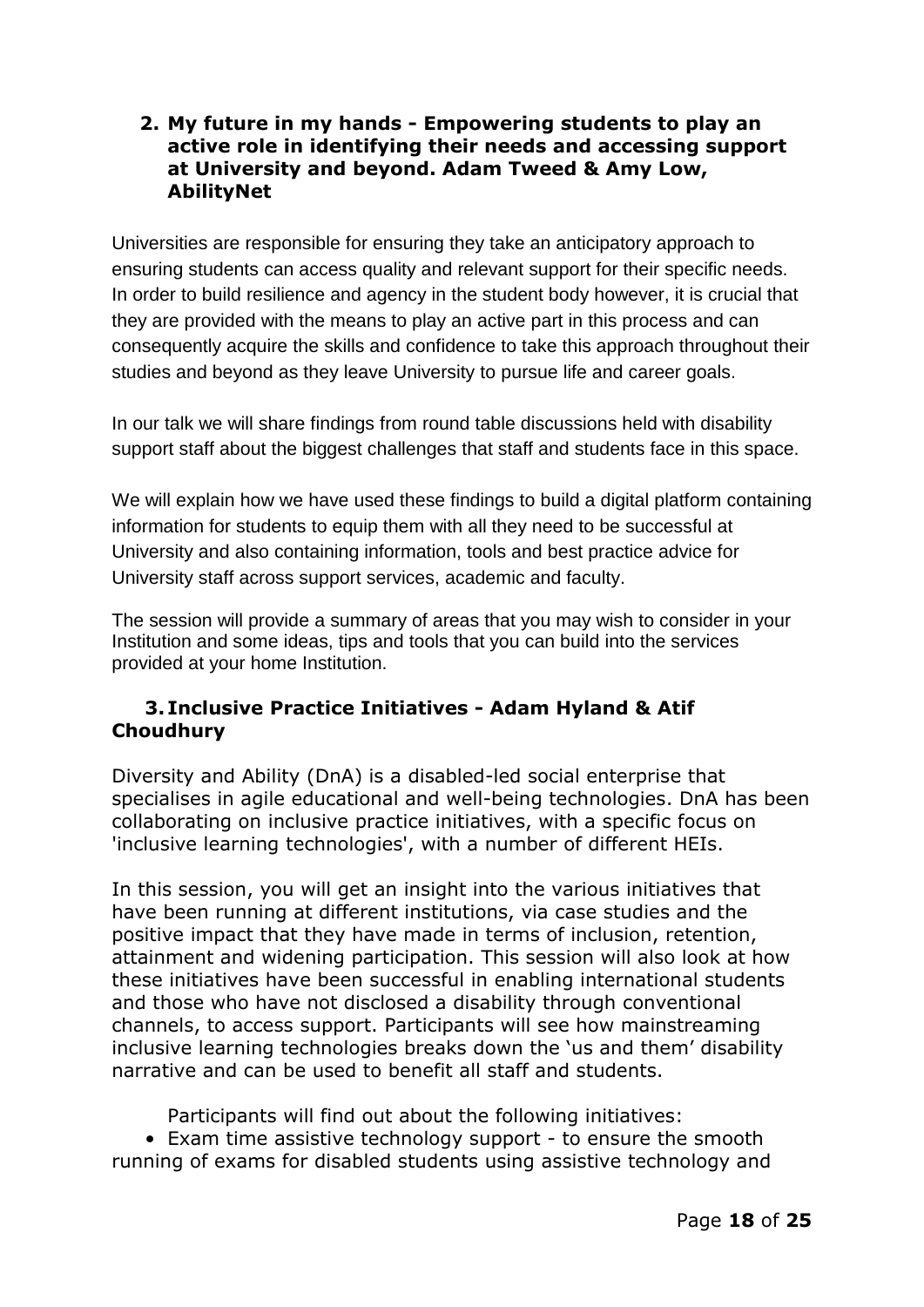making sure students are familiar with packages that are available on exam machines

• Transition days - promoting the availability and productivity of assistive technology to prospective and new students

• Group workshops - promoted to the whole student body as study tools workshops, changing the narrative around assistive technology and increasing involvement from students who wouldn't necessarily receive support through conventional channels. Led by end users!

• Staff workshops- To embed the use of assistive technology across the university- staff are then able to signpost students to available tools, develop their inclusive teaching practice and learn how to use them in the context of their own role.

• Freshers fair inductions - embedding the use of assistive technology within freshers week programme to create a culture where all students learn about and access effective study tools.

Whilst exploring these initiatives, participants will explore the positive impact of disabled led, end user approaches in order to provide authentic shared wellbeing across the student body.

#### <span id="page-18-0"></span>**4. In pursuit of being part of the solution - Claire Flegg and Martin Hall, University of Leeds**

How do we ensure the services and provisions we deliver meet the needs and aspirations of our disabled students and researchers? How do we ensure we are part of the solution and not part of the problem? To answer either of these questions requires providers of disability services and support to engage with and empower their users.

In the spirit of 'nothing about us without us' 2018 has seen the launch of a 'Disability Services Panel' at the University of Leeds. A collaborative panel of staff and disabled students and researchers it offers the chance for the latter to influence the development of services and provisions and a voice in cross-institutional inclusion and equality initiatives. Drawing on the University of Leeds 'Partnership' commitment this panel is a pilot for a more open and transparent approach to planning and delivering support and services for disabled students and researchers.

Beyond the practical benefits of engaging disabled students in understanding their needs, this new initiative intends to increase the accountability of Disability Services and to recognise and enhance the representation, visibility and influence of disabled students and researchers. By elevating their position within our Service we seek to ultimately contribute to tackling the attitudinal barriers they may face in our institution, the HE sector and wider society. This Panel positions disabled students and researchers as partners in enhancing equality and inclusion.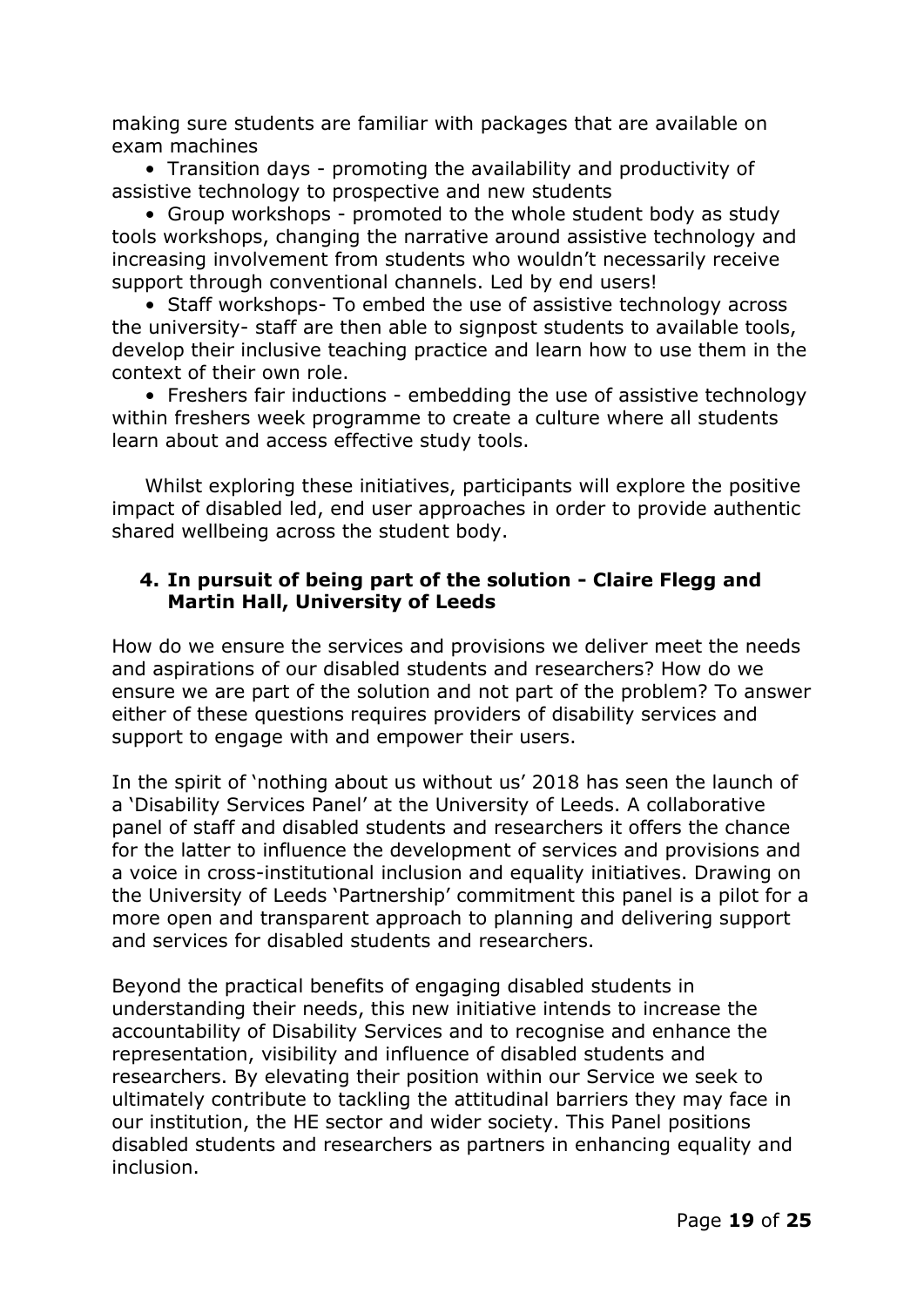Gaining internal funding, resources and support for this initiative required a strong evidence base and a coherent and wide-reaching engagement programme prior to its launch. To support the effective functioning of the Panel we designed a training and development package for the student and researcher participants; offering them the chance to develop new skills alongside helping us improve our Service.

In the spirit of this initiative you will hear from both staff and student members of the Disability Services Panel; we will look to share our experiences and identify the critical success factors for launching similar engagement activities. From the initial theoretical research to the design of the training package we will outline some of the steps that were taken to plan and launch this initiative. We will share the highlights and lessons learnt from the first pilot year and our plans for year two. We will offer a framework that might be followed by other institutions and we will invite the audience to consider what more they could do locally to enhance the position and influence of disabled students and researchers.

#### <span id="page-19-0"></span>**5. Accessible Publishing theme: World map of opportunities making the inaccessible more accessible. Alistair McNaught, JISC & Abi James**

Text books and reading materials in digital format are core to the teaching and learning experience in Further and Higher education. Digital text can provide accessibility benefits but it can also provide barriers. Even when digital text has sub optimal accessibility, or the accessibility is constrained by digital rights management, all is not lost. This session explores the big picture, the 'world map' of opportunities to make print impaired learners more agile and independent in squeezing accessibility out of unpromising reading lists and digital texts. This session will consider

- Alternative sources of reference materials, both mainstream and disability specialist,
- Format shifting services
- DIY tricks with OneNote, GoogleDrive, Browser plugins and Microsoft Word.

The session will provide practical tips to try yourself or take back to students as well as a useful 'world map' flow diagram to help identify the best options in different circumstances.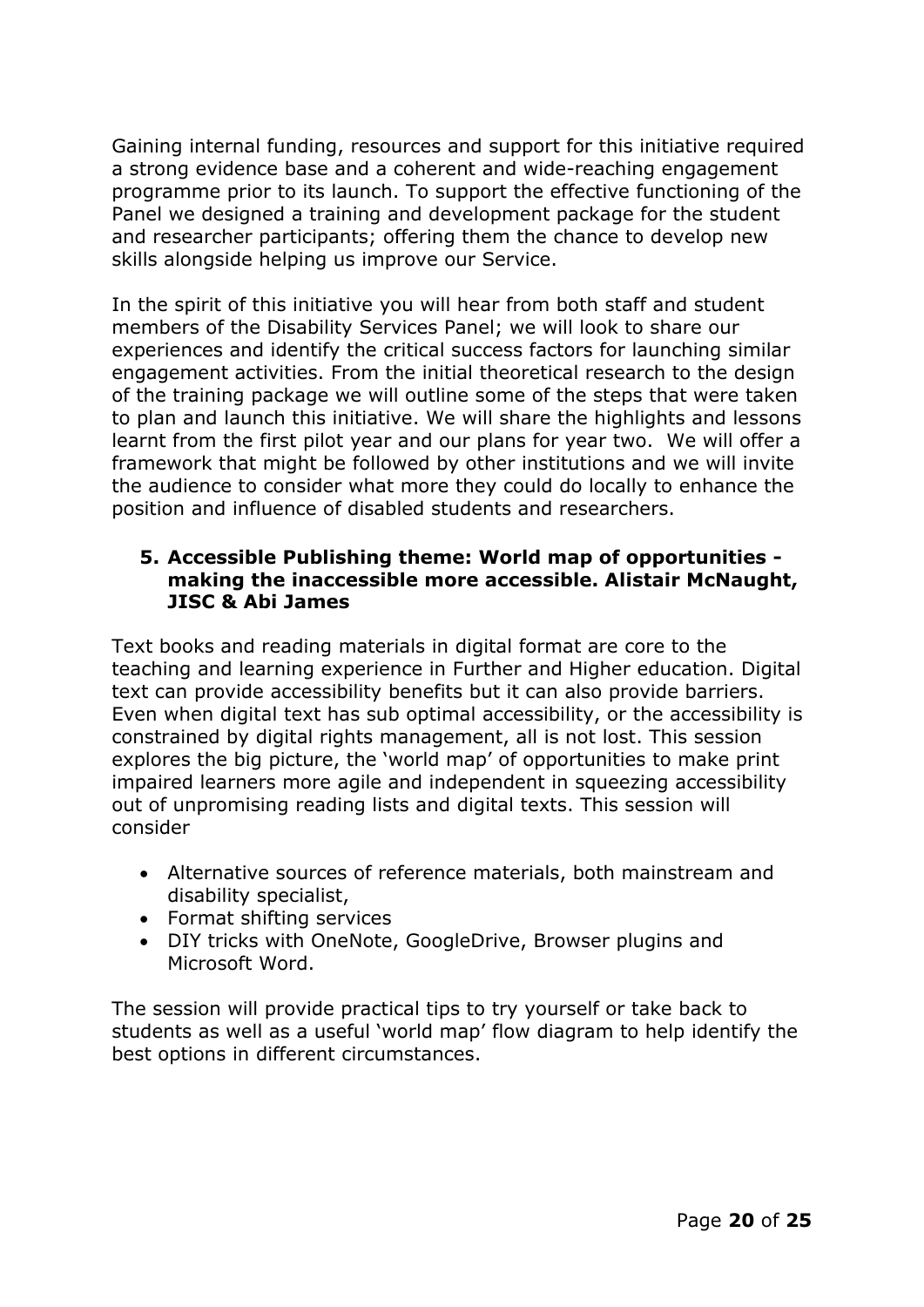# <span id="page-20-0"></span>**Breakout Session 4: 90 Minute Workshops: Wed 26th June 14:00**

Please select from the following:

#### <span id="page-20-1"></span>**1. Motive, means and opportunity: difficulties and opportunities in operationalising inclusive technology. Ivan Newman & Leanne Herbert**

#### Session Aim:

The aim of the session is to provide participants with practical ideas which could help their HE providers operationalise inclusive teaching.

#### Summary:

Fresh research conducted in 2018 by one of the presenters, using Freedom of Information requests to over 130 English HE providers, shows that very few providers have operationalised inclusive teaching by incorporating teaching adaptations into the mainstream curriculum.

This presentation and workshop presents that research, looking at the motivation, means and opportunities academics have to practice inclusive teaching. It also offers ideas for potential teaching adaptations for academics to use to support a significant group of disabled students [which group TBC] and allows delegates to develop ideas for teaching adaptations by addressing a disability of their choice using a framework developed by the presenters.

The session meets the conferences aims of 'Enhancing the Student Experience - the Full Lifecycle' by looking at a core purpose of Higher Education, that of teaching.

#### Further information:

At NADP's summer 2018 conference Prof Sue Rigby, V-C Bath University, talked about the difficulty HE providers have in operationalising inclusive practice. The research reported in this presentation tested that statement as regards inclusive teaching and found it a valid observation across the sector.

The research, conducted across all English HEPs using Freedom of Information requests, investigated the idea of operationalising inclusive teaching in mainstream pedagogy, identifying issues of definition, training content, training volume and specificity regarding the nature of inclusion. Additionally, it identified how English HE providers validate modules/courses against inclusivity criteria.

An important finding of the research is that HE providers may not know how to teach inclusively for any specific group and therefore they are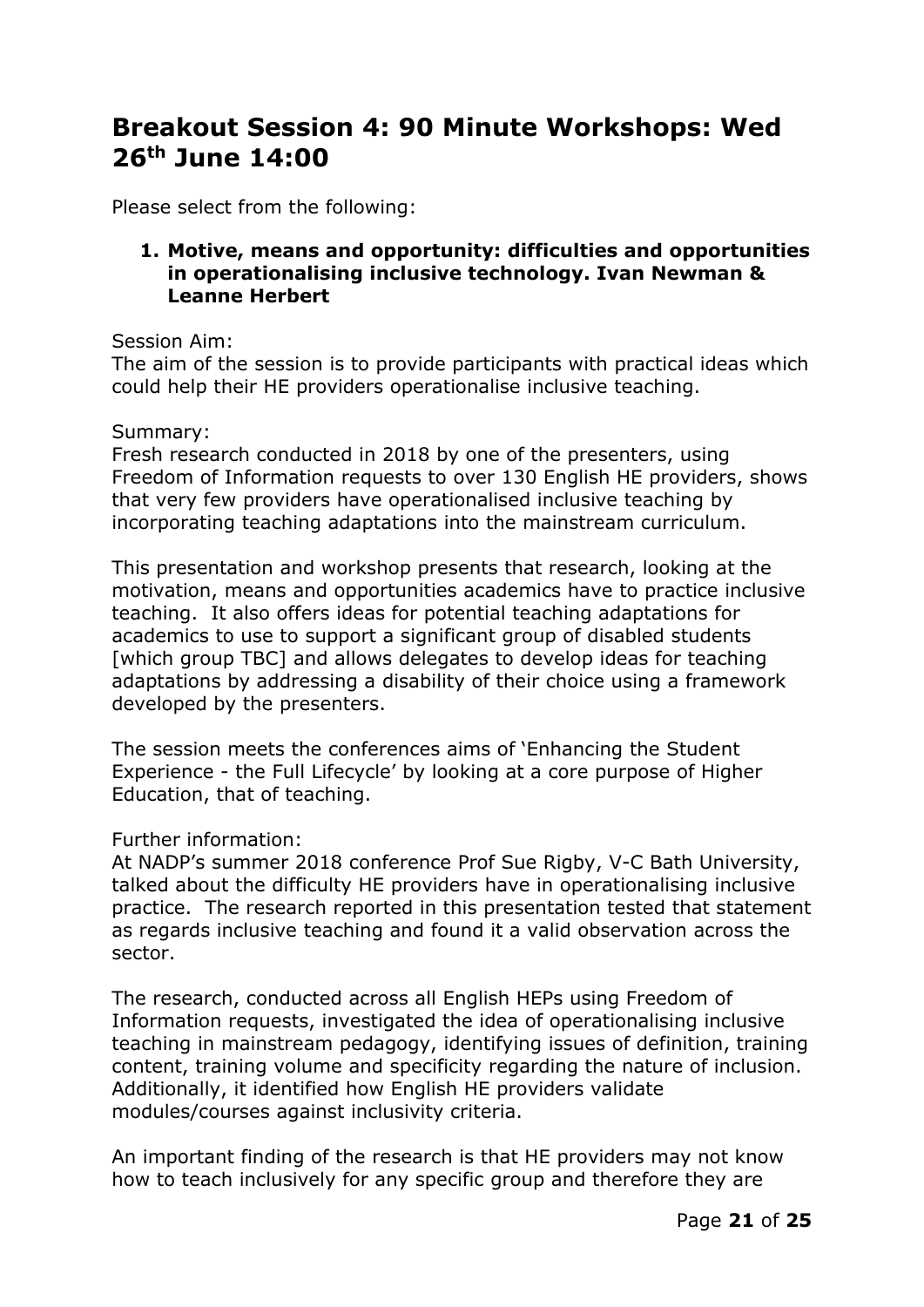unable to 'grasp the nettle' of teaching adaptations when they talk about implementing inclusive teaching. Therefore, this session also presents an approach to making teaching adaptations with one group of disabled students by looking at patterns of difficulty, rather than labels, and gives participants the opportunity to work on potential teaching adaptations to benefit a disabled group of their choice.

#### <span id="page-21-0"></span>**2. Interactive Session on the Universal Design for Learning (UDL) – a SHRE-funded Project. Professor Nicola Martin, Dr Mike Wray, Dr Abi James and EA Draffan**

The Universal Design for Learning (UDL) SRHE Funded Project builds on a response to Layer which appeared in JIPFHE. (Draffan, E.A., James, A. and Martin, N. (2017). Inclusive Teaching and Learning: What's Next? *Journal of Inclusive Practice in Further and Higher Education* 9 (1) pp 23-34).

Four universities and NADP members have been involved in focus groups which looked at the question of how universities are going about embedding UDL into the curriculum and wider student experience.

Students and staff have contributed. Findings have been thematically analysed by institution and also in a joined-up way which considers the bigger picture.

This workshop looks at data so far and asks what we can learn from it for our own institutions in terms of practical application.

#### <span id="page-21-1"></span>**3. Accessible Publishing theme: Creating an inclusive, digital accessibility culture in your organisation. Dr Abi James and Alistair McNaught, JISC**

As disability professionals we can understand how technology can be enabler and obstacle for disabled students. But embedding accessibility throughout an organisation is a challenge. The recent Public Sector Web Accessibility Regulations may provide a technical framework for the accessibility requirements for organisations. However, embedding these within roles of all staff who create, manage or purchase digital content is a challenge.

Universities and colleges procure, design and create digital content in vast quantities. While many recognise the need to make adjustments for individual students and encourage inclusive teaching and learning practice, this is often hampered by the lack of digital accessibility skills and accessible systems within the organisations. Drivers for improving digital accessibility can come through organisational leadership or from practical "can do" guidance for staff.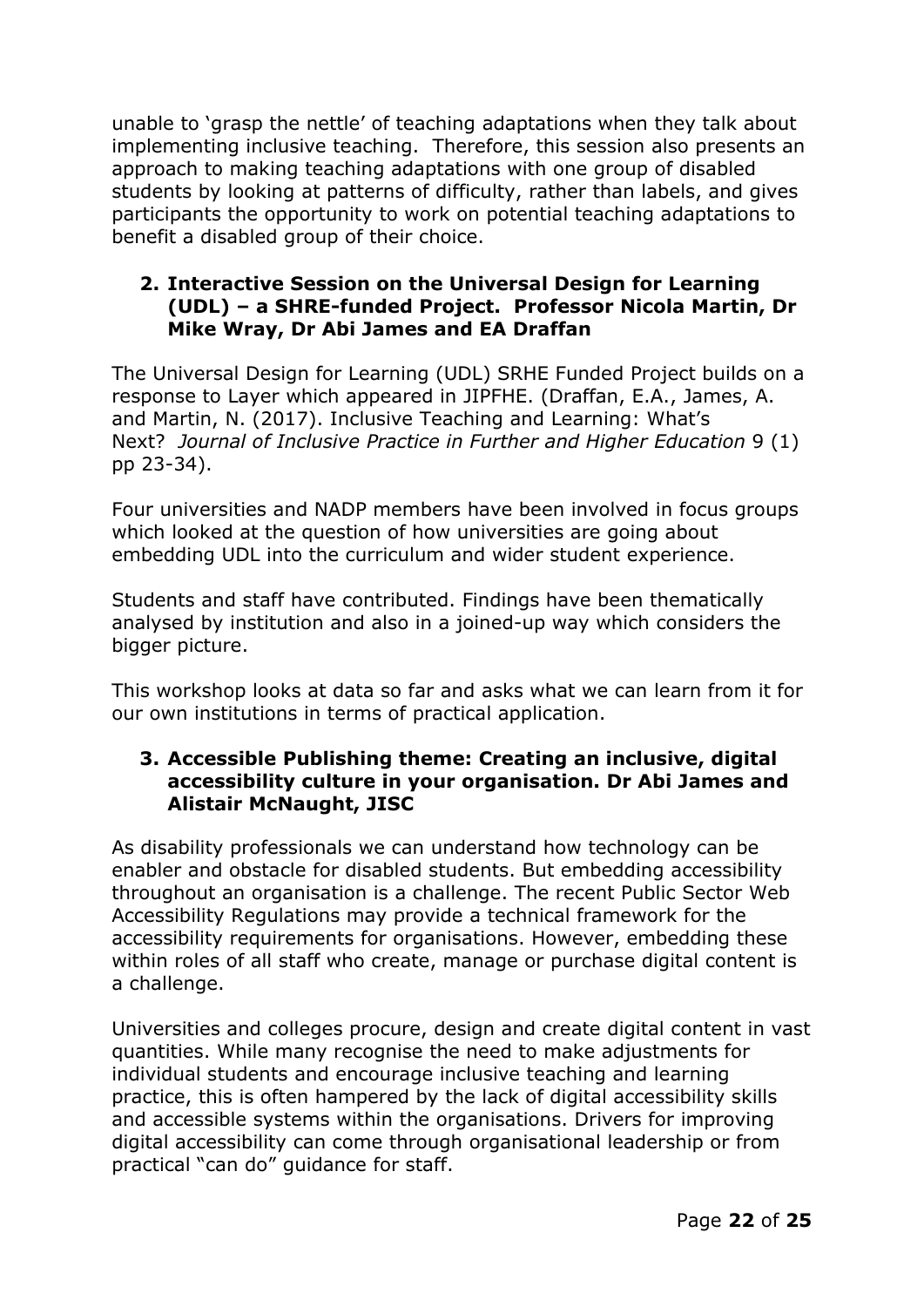This session will provide participants the opportunity to discuss digital accessibility requirements and how it fits in the digital culture of further and higher education institutions. Participants will learn about the fundamentals of digital accessibility requirements and models to embed these approaches within organisations. They will have the opportunity to shape and contribute to resources for use across the sector.

#### <span id="page-22-0"></span>**4. Accessible Publishing theme: Accessible publications, books, journals and university generated materials: the practicalities of "what", "how" and more. Richard Orme, DAISY Consortium & Adi Latif, AbilityNet**

Learners with print disabilities have widely varying needs, but many can be addressed by suitable digital versions and relevant skills. In fact, students are increasingly able to be independent and self-reliant, using accessible versions without having to use campus support services. Professionals can support them with correct signposting and knowing the limitations of current solutions.

This fact packed workshop will take you on a journey from key concepts to tools for success. With plenty of demonstrations and q&a sessions, we will cover:

- Why this is an important topic for disability professionals
- How students are accessing digital reading in 2019
- What the accessibility benefits are for learners
- When things go wrong, who can help
- When is this practically achievable?

#### <span id="page-22-1"></span>**5. Increasing the employment prospects for disabled students: enabling students to get the most out of university – Helen Cooke & Emma Knox, MyPlus**

The fact that disabled graduates at all qualification levels are less likely to have obtained full-time employment than non-disabled graduates\* combined with research findings that 92% of disabled students sought careers advice from their disability adviser / co-ordinator compared to 22% seeking advice from their careers adviser \*\* firmly puts employability on the agenda of University Disability Services.

Key reasons that students go to university are that they either wish to pursue a particular career or to help them to get a better job than they would have done if they hadn't gone. The same will be true for disabled students yet it remains considerably harder for them to find employment upon graduating than for their non-disabled counterparts.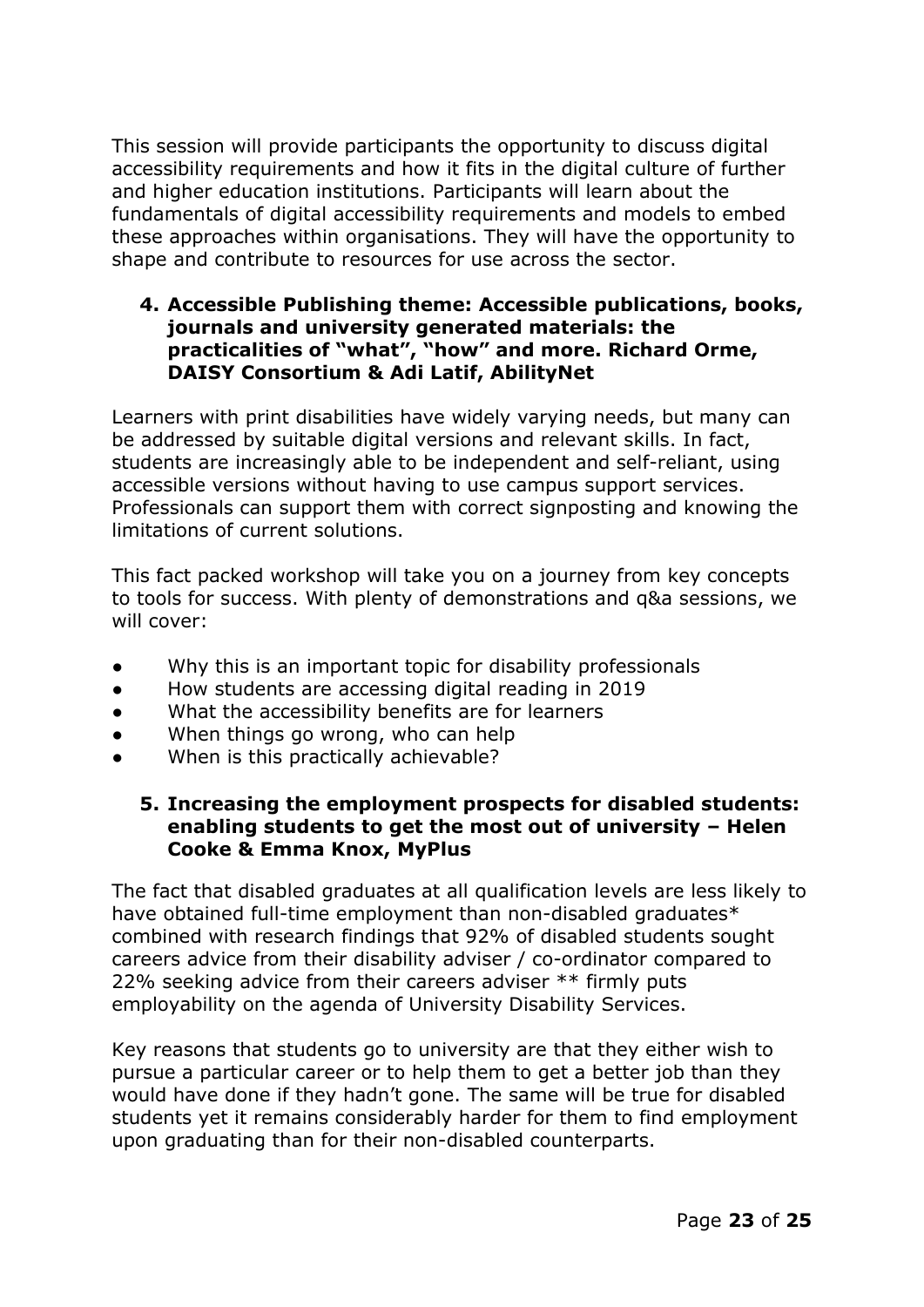A key contributor to this is that this group of students often lack the confidence to apply to employers, believing that their disability will rule them out of the running for graduate-level jobs. In addition, some disabled students have not immersed themselves in student life instead believing that academic achievement alone will make them employable; they therefore lack the employability skills that employers demand. Employers look for much more than just good academics. They want rounded individuals; those who have immersed themselves in university life and taken positions of responsibility, developed leadership skills, shown initiative, etc. And this will involve students joining clubs and societies, volunteering, gaining work experience and developing the skills required to successfully navigate recruitment processes.

However, if you lack confidence, combined with the added challenge of managing your disability, getting involved can seem impossible and it will take advice, encouragement and support from stakeholders from across the university to work together to address this.

During this session, delegates will build their knowledge and understanding of the resources available to disabled students that will:

- Show them what is possible
- Enable them to get the most out of their time at university
- Provide them with tailored careers advice
- Connect them with relevant organisations
- Help them to build their network.
- Challenge their assumptions of what is possible

It will particularly draw on the resources of the MyPlus [Students'](https://myplusstudentsclub.com/) Club which is a website providing specialist advice and guidance to disabled students to enable them to get the most out of their time at university and maximise their career opportunities. Graduate and student success stories, career blogs and application advice from an incredible community of disability confident students, recruiters and career advisers show what is possible and raise aspirations.

In addition, ebooks, fact sheets, podcasts, webinars and a whole host of other resources provide useful and practical advice and guidance that is easy to access and use.

The session will also provide information about organisations which provide specialist careers advice, guaranteed interview schemes, the governments' Disability Confidence Scheme and work experience opportunities specifically for students with a disability.

Whilst the provision of careers advice remains the responsibility of the careers service, there is a collective responsibility to raise their aspirations and build the confidence of the disabled student population in order that they can maximise their chances of successful employment